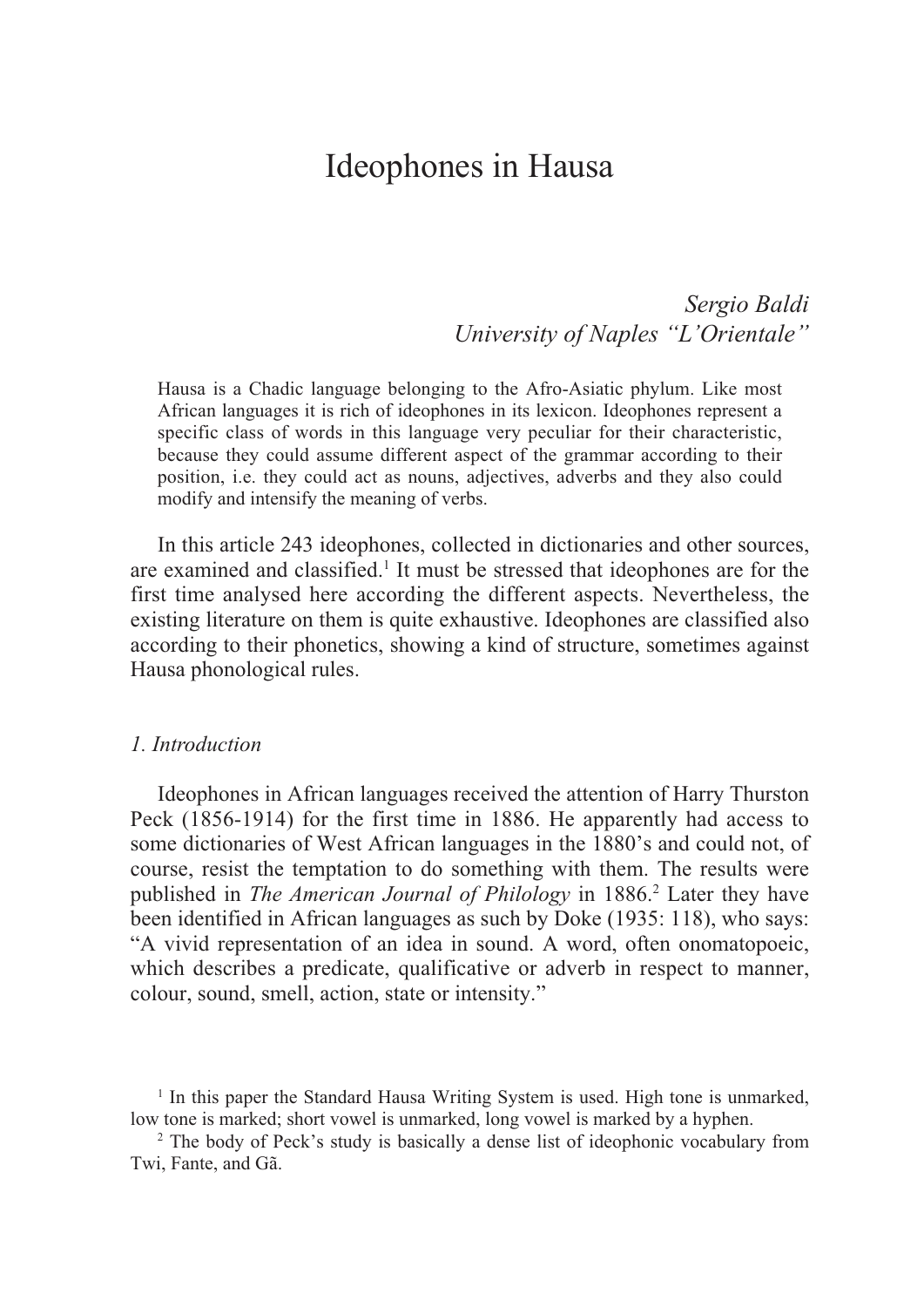Recently some important works, dealing, *inter alia*, with African languages, have been published: one edited by John J. Ohala, Leanne Hinton, Johanna Nichols in 1994 and the other edited by F.K. Erhard Voeltz and Christa Kilian-Hatz in 2001.

Linguists were soon fascinated, overemphasising the extent of their distinctiveness, and tried to categorise them as a unity, but they vary from language to language. Hausa, like most of African languages is very rich in ideophones, and has attracted many scholars, who wrote articles and monographs on this topic (Galadanci 1971; Maduka 1991; Moore 1968; Newman 1968, 1989, 2000, 2001; Pajak 1989; Williams 1970).

Using Cole's semantic characterisation, ideophones are "descriptive of sound, colour, smell, manner, appearance, state, action or intensity …[that is, they are words that are] vivid vocal images or representations of visual, auditory and other sensory or mental experiences" (Cole 1955: 370).

The following paper is based on a database of 243 ideophones taken from various dictionaries and sources. It should be stressed that generally the use of ideophones in Hausa is very common. They will be analysed morphologically and syntactically, trying also to categorise them according to their phonetics and semantics. As observed by Newman (2000: 242): "Ideophones have a much more significant role in the language than do English onomatopoeic words, with which they should not be compared".

### *2. Ideophones in Hausa*

#### 2.1. Morphology

Ideophones in Hausa do not constitute a distinct part of speech, but some of them function to modify verbal actions or adjectives. Others modify nouns, and further constitute nouns. They are a large group of very specialised particles varying widely from each other and, very often, from all other words in the language. "They determine the copiousness of Hausa vocabulary for they allow the speaker to describe certain phenomena and ideas in a very characteristic and precise way" (Pajak 1989: 36).

#### 2.1.1. Ideophones modifying nominals

Each colour term has one or more ideophones<sup>3</sup> which may occur with the noun to intensify what is indicated, e.g.

<sup>&</sup>lt;sup>3</sup> Ideophones in this section are underlined.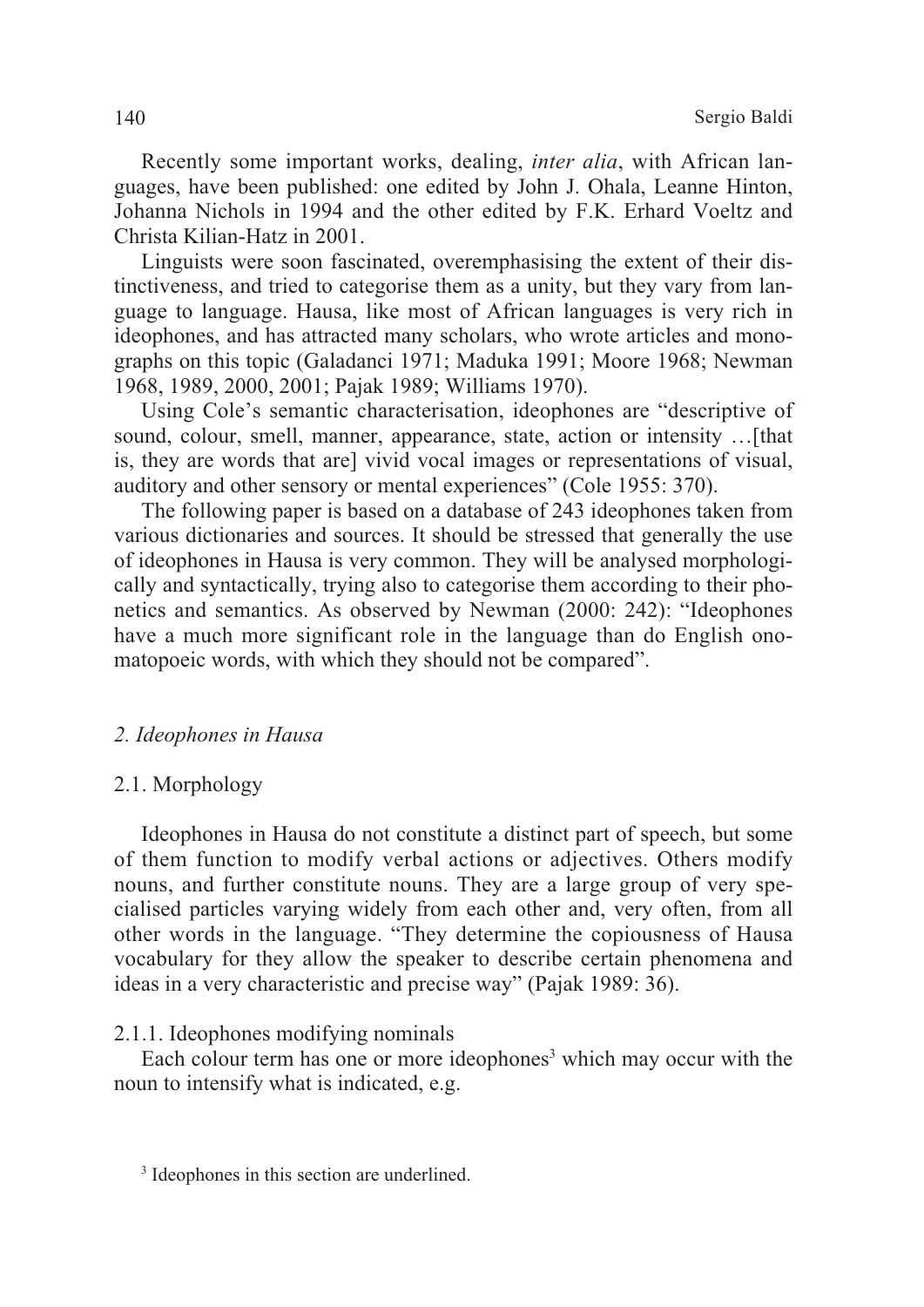*baƙī ƙirin*; *baƙī sidiƙ*; *baƙī sil* 'jet-black, black as pitch' *farī fat*; *farī kal*; *farī sal* 'snow-white' *j* $\hat{a}$  *wur̃*; *j* $\hat{a}$  *jir̃*; *j* $\hat{a}$  *zur̃* 'red as red can be, scarlet, blood-red' *kōrè shar*<sup>*'*</sup> bright green' *shūɗī shar̃*'deep blue' *shūɗī bàu* 'bright blue'

As observed by Anna Pajak (1989: 37)

"… above-mentioned ideophones emphasize the intensity of colour, but they are not interchangeable, none of them can be put in the other's place (\*jā fat is unacceptable)".

Some other ideophones show also an intensifying effect, e.g.

*mutànē tìnjim* 'people beyond number, people galore' *sābō ful* 'brand new' *ɗaya tak* 'one and only one' *kudù sak* 'due south'.

Examples showing the above-described effect are:

*kànkar̃ā* tā rufè tsaunukȧ̃ farī fat snow per:3f covers hills white it. 'snow covered the hills with a white layer'

*sai vākt̄̀ akè vī*  $i\dot{\bar{a}}$  *wur*<sup>*x*</sup> but war per:4 make redwhite it. 'but bitter war is in progress' *y* $\bar{a}$  *yi* tsai dà mut $\bar{a}$ nē per:3m make id. with people 'it is crowded with people'

2.1.2. Verbal phrase modifiers

Ideophones of verbal modifiers are:

*tiƙis* 'emphasises great tiredness' *tsai* 'still, pensive' *far̃at* 'at once, suddenly'

This type of verbal modifiers generally occur in final sentence position:

*tā gàji tiƙis*  per:3f be tired id. 'she is completely exhausted'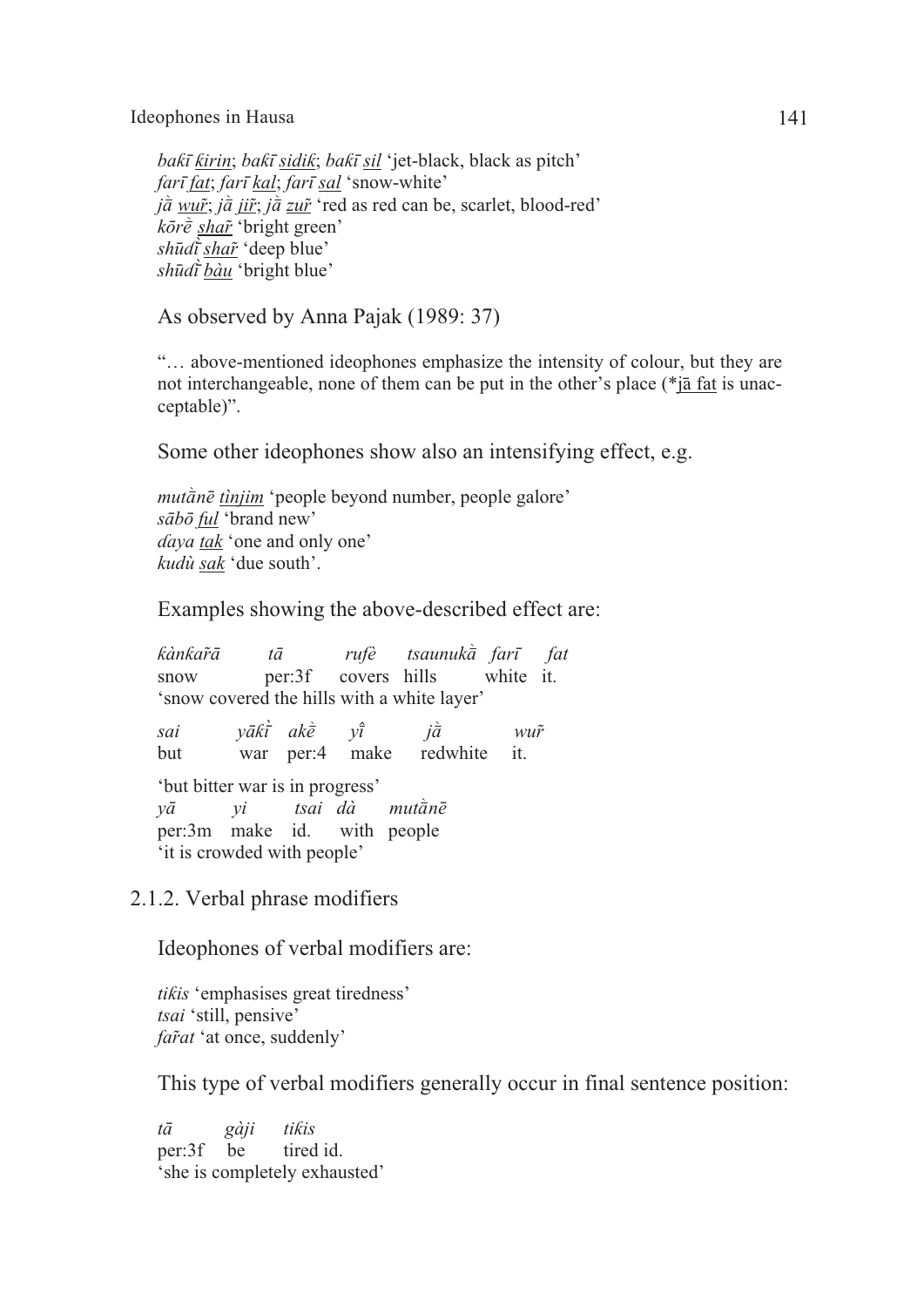*yā* tsayà tsai yan $\hat{a}$  kallō-na per:3m stand id. imp:3m watching-pos:1s 'he stood still looking at me'

They can however be moved to the front of a sentence for focus:

*far̃at y* $\dot{\bar{a}}$  *tàfi* id. per:3m be off 'suddenly he was off'

# 2.1.3. Ideophones as adjectives Ideophones which function as adjectives are:

*digir̃gir̃*'very short' ɗ*agwas* 'well-formed, symmetrical' *r̃àmɓàsɓàs* 'huge and shiny'

They can, like regular adjectives, attributively modify a head noun in postposition, e.g.

*kwāɓìn fulāwàr̃ yā yi digir̃gir̃* balls-gen. link dough that per:3m make id. 'the balls of dough are firm'

*yāriny* $\overline{a}$  *c* $\overline{e}$  'ya- $\tilde{r}$  dagwas noun stabiliser noun+genitival link id. 'she is a small well-built girl

*kân Bàlā yā yi r̃àmɓàsɓàs*  head-gen. link Bala per:3m make id. 'Bala' s bare head is huge and shiny'

# 2.1.4. Ideophones as Noun Phrases

"Some ideophones ― typically reduplicates ― can, like regular adverbs, function as NPs, typically behaving like dynamic-activity nouns. They can take determiners and have grammatical gender (final  $-\bar{a}$  = feminine, otherwise masculine)." (Jaggar 2001: 696)

*cùkù-cukū yā yi yawW à ƙasar̃ nàn*  id. per:3m make abundance prep. country-gen. link specifier 'there is too much underhand dealing in this country'

# 2.1.5. Ideophones as adverbs

Examples of ideophones as adverbs are the following:

*bàl-bàl* 'flickering or fluttering'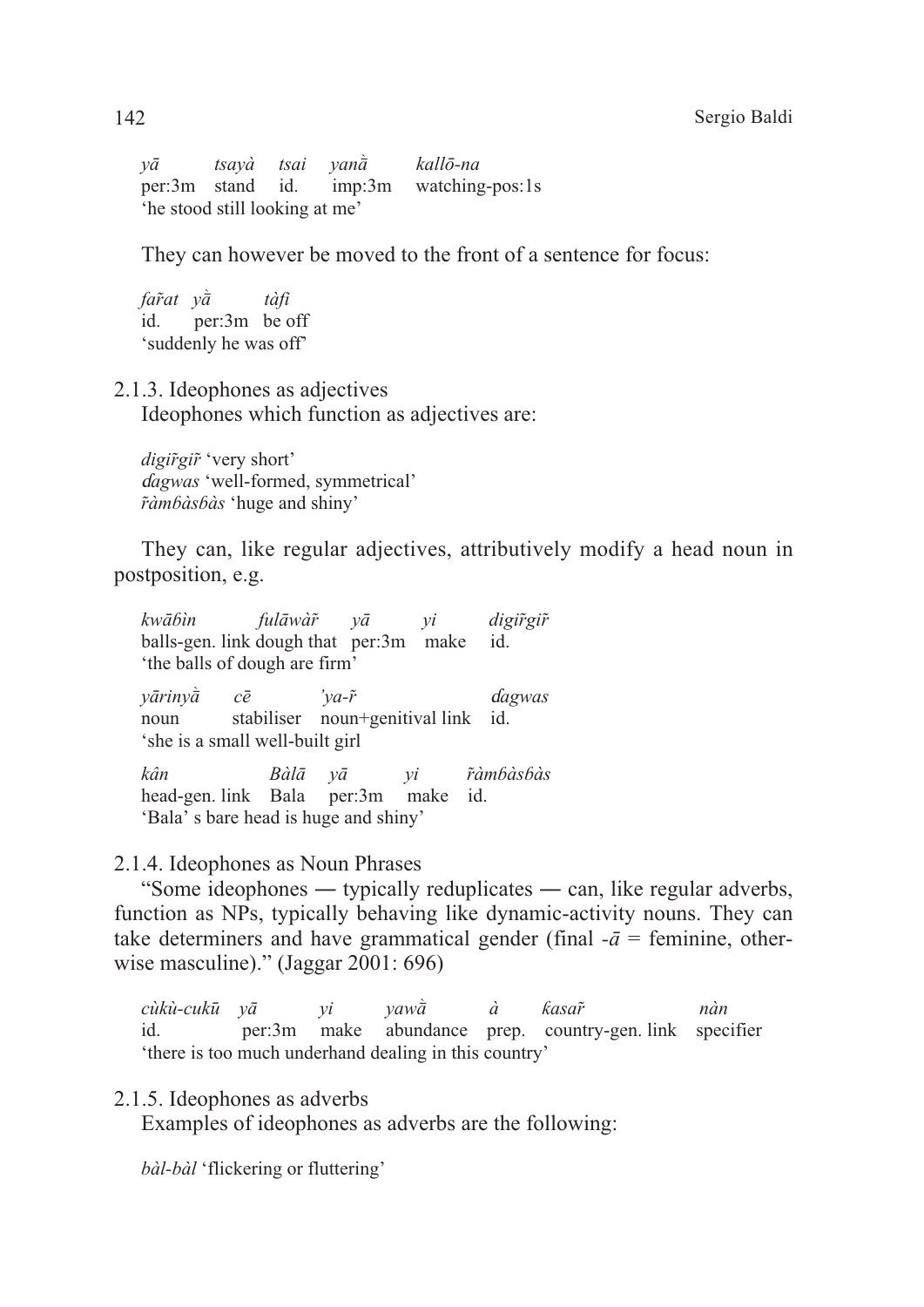*ɓutuk* 'stark naked' *ƙwasai-ƙwasai* 'very clean'

Some ideophones stand close in its meaning to adverbs, e.g.

*wutā tā yi bàl-bàl*  fire per:3f make id. 'the fire is burning brightly' *yā fitō ɓutuk*  per:3m come out id. 'he came out naked' *yā wànku ƙwasai-ƙwasai*  per:3m wash id. 'it is well washed'

2.2. Phonetic characteristics

Ideophones in Hausa have specific phonological and phonotactic features which distinguish them from other word classes. They do not seem to have particularities in their structure, except as it concerns the word-final consonant. In fact in Hausa, apart from verbs of grade 5, older loanwords from Arabic, some loanwords from English, and few Hausa words end in a consonant<sup>4</sup>.

Hausa is a two tone language with five vowels, that may be long or short. Ideophones do not violate this rule and both their presence may occur in one and the same word: *kwararo* 'describes round thing being too large or wide'; *balō-bàlō* 'clearly and distinctly'; *fale-fale* 'thin and flimsy'; *kulū-kùlū* 'large and round (of)'; *wuƙī-wùƙī*'feeling ashamed'.

Many ideophones are monosyllabic CVC: *cif* 'fully, exactly'; *dam* 'squarely, firmly'; *fal* 'chock-full'; *gam* 'firmly, tightly'; *kaf* 'completely'; *sak* 'straight, erect'; *taf* 'completely full or filled up'; *tsaf* 'completely and neatly'; *wuf* 'sudden, quick movement'; *zau* 'very hot'.

Monosyllabic ideophones usually have a H tone, but a few possess a L tone: *bàl* 'flickering or fluttering'; *bîf* 'thud'; *bùs* 'extremely unpleasant smell';  $c\bar{a}$  'emphasises crowding, thronging';  $c\bar{u}$  'sizzling noise';  $d\hat{a}u$ 'emphasises intense heat or pain'; ɗ*ìm* 'thud'; *fàu* 'describes sudden bright flash of light':  $\tilde{r}\tilde{i}$ 'describes sound of people or animals moving together as a

<sup>4</sup> Hausa words are characterized by the tendency to open syllables, especially in final position. If they end with a consonant, it is usually *-l*, *-r*, *-m*, *-n*. Ideophones as well as loan words may have also the other consonants in final position.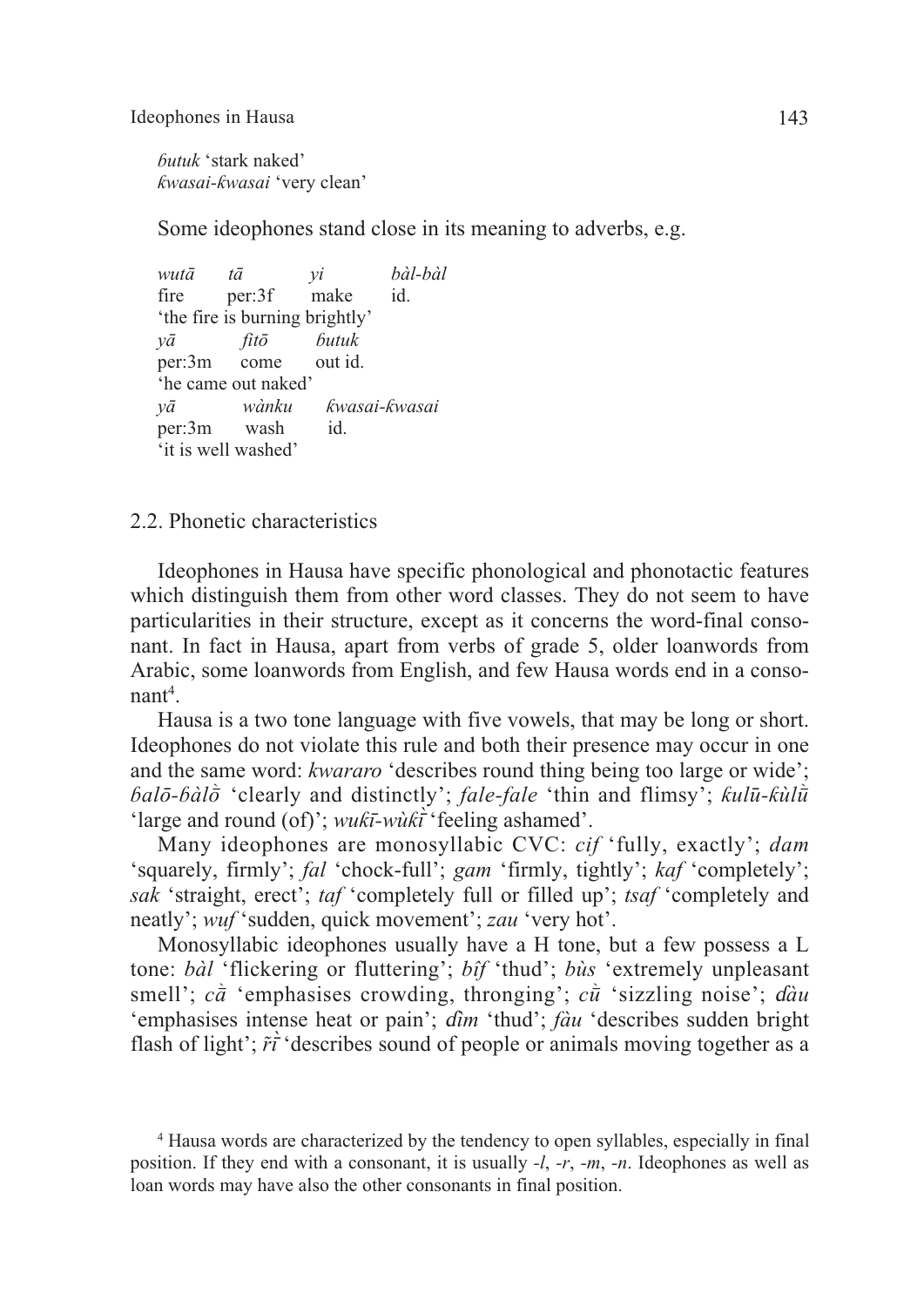group';  $\tilde{r}$ *îm* 'describes sound of s.o. or sth. heavy falling';  $s\tilde{u}$  'slithering, sliding sound'; *sùm* 'bad smelling'; *tìk* 'sound of heavy thing falling'; *wùl* 'passing by very quickly'.

They share the normal phonological inventory of the language. Newman (2001: 251) observes that "The only possible exception is *cwɓi* 'very sweet' with the labialized /*c*/, which presumably is a contraction of the coexisting variant *cákwái*)".

Disyllabic ideophones usually end in a consonant, occasionally a diphthong, and many have LH tone, and sometimes identical vowels: *bìr̃is* 'ignoring a person, turning a deaf ear'; *bìr̃jik* 'abundantly'; *càncak* 'completely gone'; *cùnkus* 'in profusion, abundance'; *jìngim* 'plentifully, abundantly'; *jùgum* 'despondently'; *kùr̃mus* 'completely'; *mākil* 'abundantly, chock-full';  $\tilde{r}\tilde{e}\tilde{r}$  as 'well arranged'; *sùntum* 'be puffed up, fat';  $t\tilde{a}til$ 'describes being full after eating or drinking (too much)'; *tìnjim* 'in large numbers, in great abundance'; *tìr̃mis* 'in abundance'; *tsàmbam* 'in abundance, full up (usu. of money)'; *tsùndum* 'emphasises deep involvement in something'; *zìndir̃*'stark naked'; *zùndum* 'describes sth. very full of liquid'.

Other attested tone patterns are: (HH = common) *ar̃as* 'breakable brittleness'; *bulus* 'sth. got cheaply or without effort'; *bulbul* 'excessively fat'; *ɓutuk* 'stark naked'; *daƙau* 'hard and dry'; *dandan* 'firmly'; *dar̃am* 'stable, firm'; *duƙus* 'very short'; ɗ*igil* 'very short'; *far̃at* 'at once, suddenly'; *futuk* 'primitive'; *jagab* 'very wet, damp'; *kacal* 'emphasises contempt and smallness of value'; *kakaf* 'completely, entirely'; *kankan* 'tightly'; *kar̃af* 'suddenly'; *ƙalau* 'very'; *ƙandas* 'lacking in oil'; *ƙirin* 'emphasises blackness'; *ƙiris* 'a little bit'; *ƙuƙut* 'shortness, compactness; closeness (of relationship)'; *lilis* 'thoroughly ground or beaten'; *luɓus* 'soft (meat, cotton)'; *r̃aƙas* 'describes a snapping, cracking sound'; *r̃amas* 'completely dry'; *r̃ayau* 'emphasises dryness'; *r̃igif* 'describes completed state of action'; *salab* 'insipid, tasteless'; *samsam* 'completely, absolutely not (used in negative sentences)'; *sayau* 'emphasises lightness of weight'; *shar̃af* 'drenched, soaking wet'; *si*ɗ*ik* 'emphasises blackness'; *suduk* 'emphasises blue'; *sulai* 'smooth, slippery'; *sumul* 'smooth, shiny, clean'; *tatas* 'abusing, condemning person'; *tiɓis* 'emphasises tiredness'; *tikis* 'emphasises great tiredness'; *tilik / tilim* 'emphasises blackness'; *tsidik* 'happening suddenly, unexpectedly'; *tsilum* 'sound of a small object falling into water'; *tsīr̃īr̃ī* 'describes protuberant belly of s.o. suffering from malnutrition'; *tsir̃it* 'tiny'; *tsugul* 'very short'; *tumur̃*'firm, filled out'; *wayam* 'complete emptiness'. Ideophones which have a HL tone are: *facàl* 'sound of sth. falling into shallow water'; *kwatsàm* 'suddenly'; *riris* 'describes intensity of crying, weeping'; *zīzā* 'exceedingly' good, fine'; (**LL**) *ɓàlàu* 'emphasising gaping hole or opening'; *dàɓàs* 'sitting heavily, firmly'; *ƙīƙàm* 'motionless, silently'; *màr̃màr̃*'blinking, flutter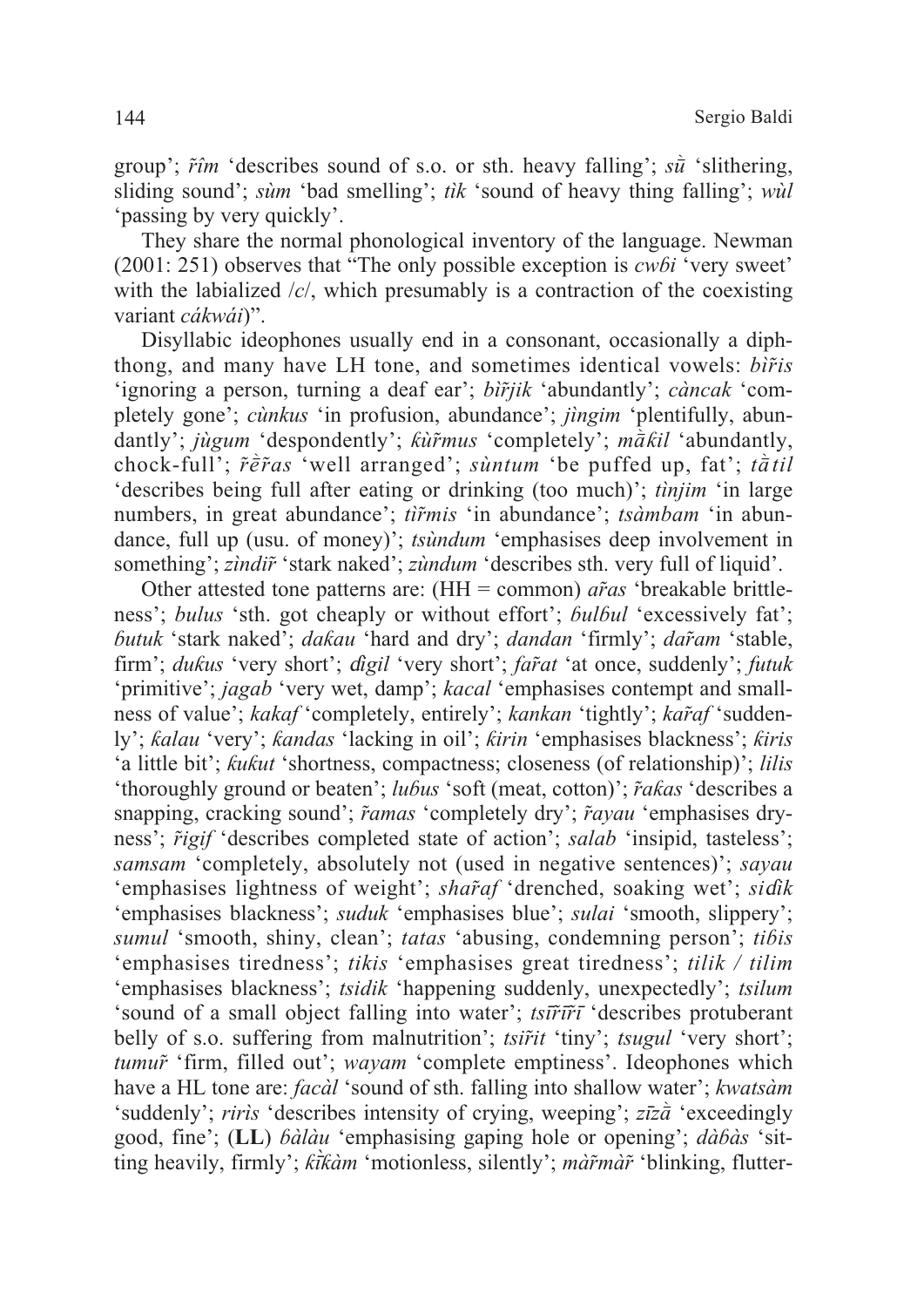ing (of eyes, heart)'; *nùkùs* 'indices dampness'; *r̃ùgùm* 'describes sound of sth. falling with a boom, bang, thud'; *tsìndùm* 'sound of medium-size object falling into water'; *tùntùm* 'stuffed full; *zùƙùt* 'loud sound of swallowing sth. whole'; *zùndùm* 'sound of heavy object falling into water'.

In Hausa we also observe the phenomena of reduplication, which occur sometimes,<sup>5</sup> but are not very frequent as in other languages and in any case there is no triplication as in Ewe or Twi.

If we take a look at these phenomena, we can see that the reduplication could be simple, i.e. the word repeated *sic et simpliciter*: *bàl-bàl* 'flickering or fluttering'; *caka-caka* 'describes pock-marked face'; *faca-faca* 'spattered all over with liquid' or with a different tonal schema: *buguzum-bùgùzùm* 'walking in an ungainly fashion'; *bùndùm-bundum* 'floundering or splashing around noisily while swimming'; *fata-fàtà* 'wide, broad'; *tsamō-tsàmo* 'dripping wet, soaked through and through'. From examples collected this is the only one existing difference, i.e. there is no change affecting the vocal length.

Trisyllabic and polysyllabic ideophones are typically monotonal LLL or HHH, with a final vowel, consonant or diphthong: (**LLL**) *dàlàlà* 'indicates sth. very slimy or viscous'; *dùgùzùm* 1. 'thick, unkempt (of hair)' 2. 'ragged'; *kwàngàr̃àm* 'emphasises clanging sound made by falling object';  $k\tilde{e}r\tilde{e}r\tilde{e}$  used in *tā tsaya à gàbansa* ~ 'she stood in front of him disrespectfully'; *ràbàj* $\hat{a}$  'describes sth. very spread out, voluminous'; *r̃àdàda* 'describes sth. very spread out, voluminous'; *r̃àkwàcàm* 'disorderly state'; *r̃àmbàtsàu* 'disorderly, in a variety of odd colours'; *rìgìja* 'describes fullness of sth.'; *r̃ùgùzùm* 'used in *fā*ɗ*ì ~* fall headlong'; *sàmàmà* 'shuffling, rustling movement'; *sàràrà* 'walking aimlessly'; *shèkèkè* 'contemptuous look'; *sùkùkù* 'despondently'; *sùlùlù* 'moving noiselessly, stealthily'; *sùmùmù* 'silently and stealthily';  $ts\bar{\partial}l\bar{\partial}l\bar{\partial}$  'very tall and thin';  $y\bar{a}l\bar{\partial}l\bar{\partial}$  'describes long, fine hair': *z* $\overline{a}$ *K* $\overline{a}$ *K* $\overline{a}$  'appearance of sth. very long (snake, stick, etc.)': *z* $\overline{\overline{a}}$ *f* $\overline{\overline{b}}$  'very long or tall'. Ideophones with a high tone throughout (**HHH**) are: *ayyur̃ur̃ûi* 'shrilling done by women to express joy'; *daɓaɓa* 'very clear, obvious, noticeable'; *dandaɓas* 'squatness, dumpiness'; *digir̃gir̃*'very short'; *firgigit* 'emphasises sudden, startled movement'; *hululu* 'abundantly'; *kwararo* 'describes round thing being too large or wide'; *ƙēmēmē* 'used to emphasise *ki* or *hana<sup>†\*</sup>*; *mītsītsī* 'emphasises smallness'; *r̃atata* 'describes lots of things scattered about'; *r̃ututu* 'describes abundance of things'; *sakayau* 'light in

<sup>5</sup> In my collection I got 57 examples inside a champion of 243 items, i.e. less than one fourth.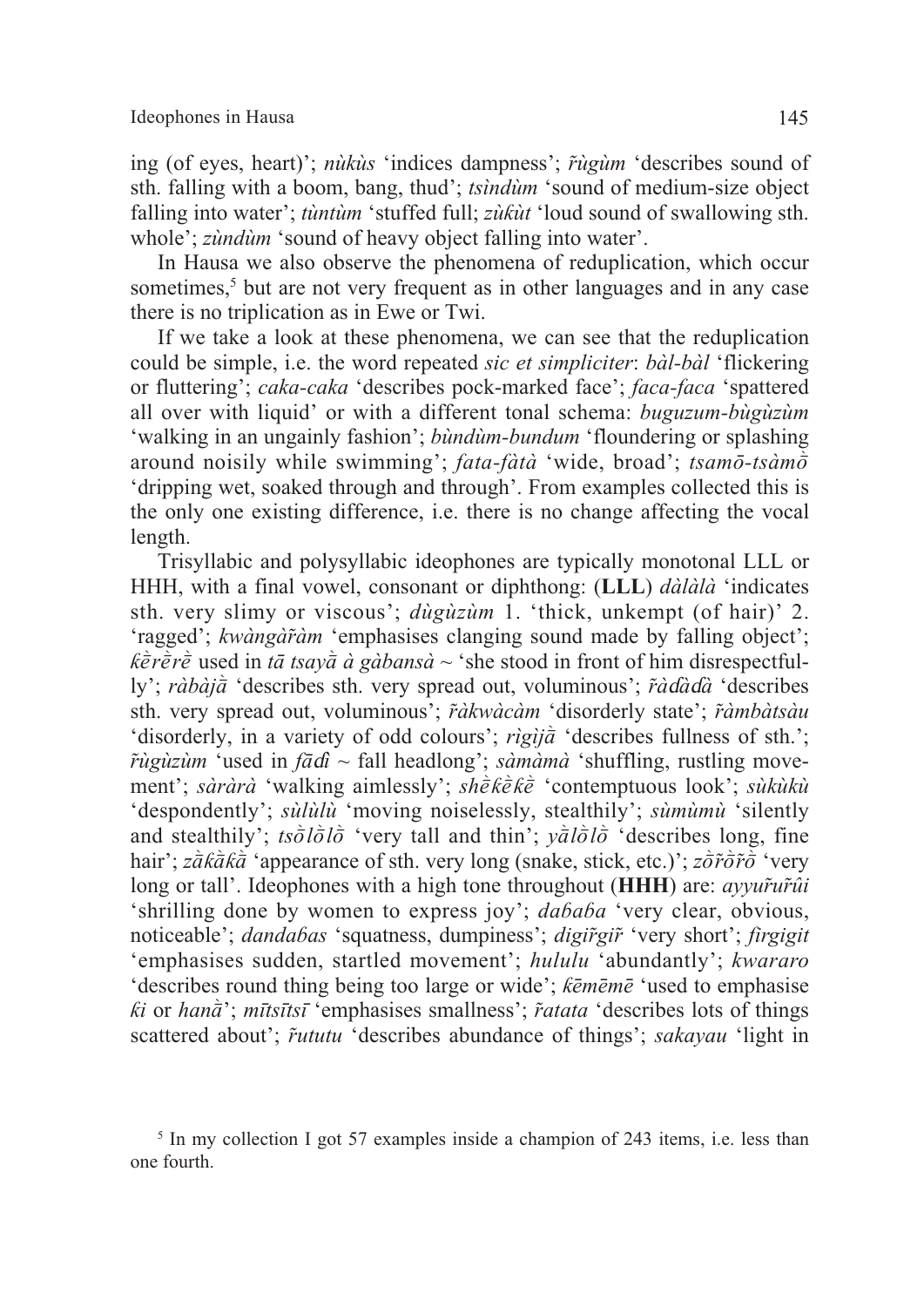weight'; *tangaran* 'seeing clearly, being bright and clear'; *tsigigi* 'very small' and thin'; *tsūdūdū* 'emphasises narrowness (e.g. of doorway or neck of pot)'; *tsululu* 'overly diluted with water'.

Some ideophones have a different tonal scheme: *innardiala* 'large and unruly (of crowd): sukutum 'whole, complete'; tantarwai 'seeing clearly, being glossy or bright'; tuburan 'complete state of madness'; tukuru 'great amount'; *wurtjànjàn* 'doing sth. relentlessly'.

2.3. Syntax

Syntactically, they function primarily as adjectives and adverbs, but one also may find ideophonic nouns (Newman 2000: 242), e.g. adjectives, adverbs as well as nouns. Examples are:

Adjective:

 $van\ddot{a}$  $sh\hat{a}$ shāw $\dot{\bar{a}}$  $dababa$  $d\hat{a}$ with  $imp:3m$ facial markings  $id$ 'he has very clear facial markings'

Adverb:

 $t\bar{a}$  $\varrho \bar{a} n \dot{\bar{e}}$ sar̃ai per:3f understand id. 'she understood completely'

Noun:

wannàn  $z\tilde{i}\tilde{r}g\tilde{a}$ -zi $\tilde{r}g\tilde{a}$  $d\tilde{a}m\tilde{e}$  $n\tilde{i}$  $t\bar{a}$ dem. to-ing and fro-ing per:3f bother pron. 'this to-ing and fro-ing bothers me'

# 3. Classification

# 3.1. Classificatory sketch: Categories & Subcategories

The ideophones were classified under "Emotions", "Physical," and "Abstracta." "Emotions" is further divided into "Emotional Attitude" (postive or negative), "Joy," "Anger," "Fear," and "Shame." "Physical" is subdivided into "Sounds," "Smells & Flavours," "Colours," and "Peoples & Objects." Under "Abstracta" we deal with "Quality," "Quantity," "Directions," and "Time."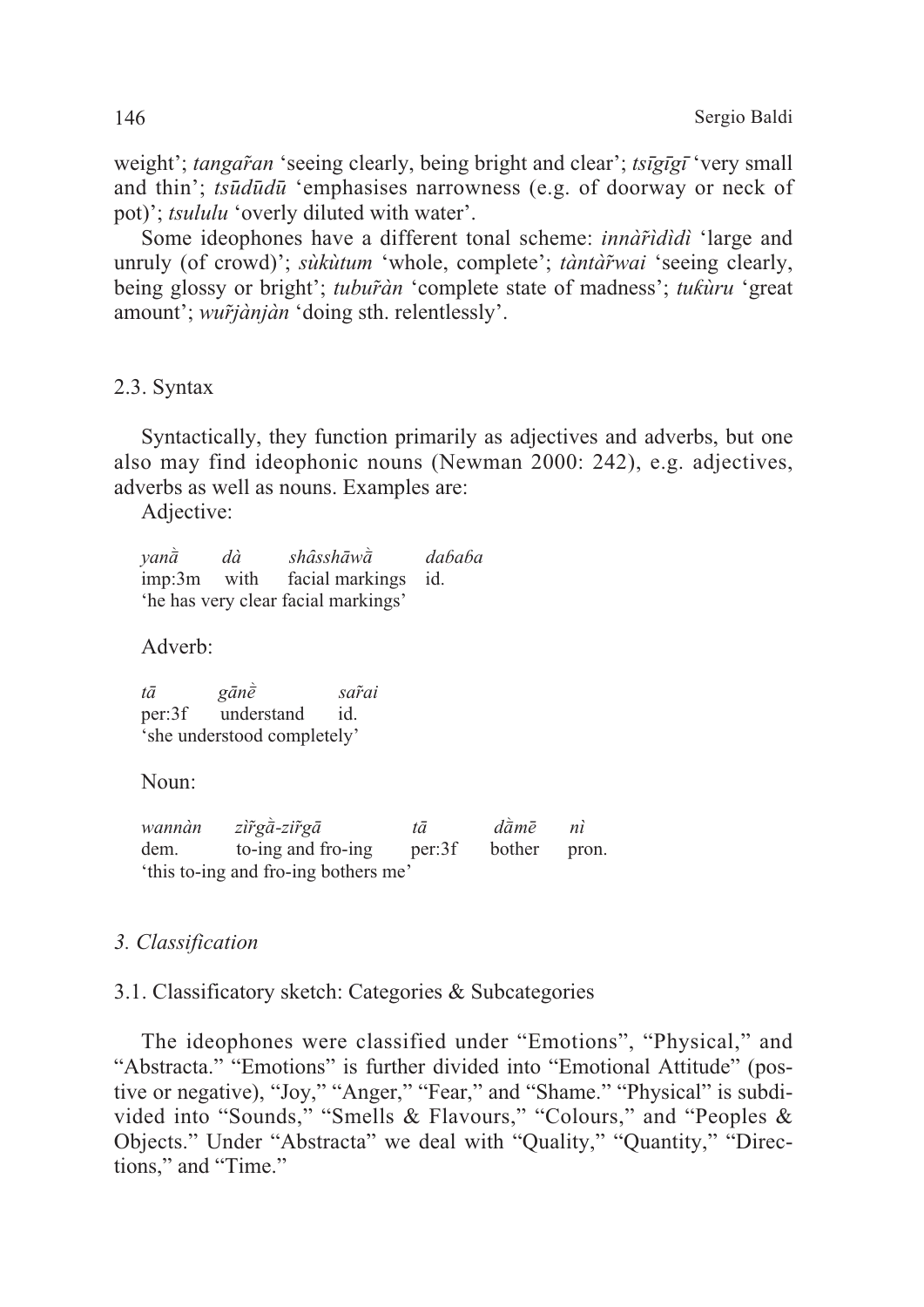### *4. Emotion*

In this section there are all kinds of emotional attitudes, negative or positive, dealing with joy, anger, fear and shame.

### 4.1. Emotional attitude

4.1.1. Positive emotions

Among the ideophones collected those related to this section are seven  $(2,88\%$  [2,9]) only:<sup>6</sup>

 $d\alpha l$ - $d\alpha l$  'palpitating' in *zūcìyar̃sà tana*<sup>{ $\alpha$ </sup> 'his heart is palpitating' ɗ*ar̃-*ɗ*ar̃*'beating rapidly, palpitating'  $\tilde{r}$ *am* 'describes closeness or tightness of relationship' *shèkèkè* 'contemptuous look' *tsai* 'still, pensive' in  $y\bar{a}$  *tsay* $\dot{\bar{a}}$  ~  $y$ *an* $\dot{\bar{a}}$  *kallona* 'he stood still looking at me' *wujigā-wùjìgà* 'describes action done with great effort and seriousness' *zūcìyā-tā tanW bugawa ɓàl-ɓàl*  heart of me imp:3f id. 'my heart is thumping'

# 4.1.2. Negative emotions

Here the ideophones are six  $(2,46\%$  [2,5]), i.e. still less, e.g.

*jugum* 'despondently' in *tana zaune*  $\sim$  'she sat dejectedly'  $k \bar{e} \vec{r} \vec{e} \vec{r}$  'used' in *tā tsaya à gàbansà* ~ 'she stood in front of him disrespectfully' *k* $\hat{i}$ *kâm* 'motionless, silently' in *y* $\bar{a}$  *tsay* $\hat{a}$  *à kâina* ~ 'he stood in front of me silently' *sùkùkù* 'despondently' *tubur̃àn* 'complete state of madness' in *mahàukàcī n* $\vec{e}$  ~ 'he's a raving madman' *yā yi bìr̃is dà shī* per:3m make id. with pron.

'he turned a deaf ear towards him'

<sup>6</sup> In this section and onwards the total number of items is 243, although their sum is 254: a few ideophones are considered twice for their double valence. The percentages are based on 243 items.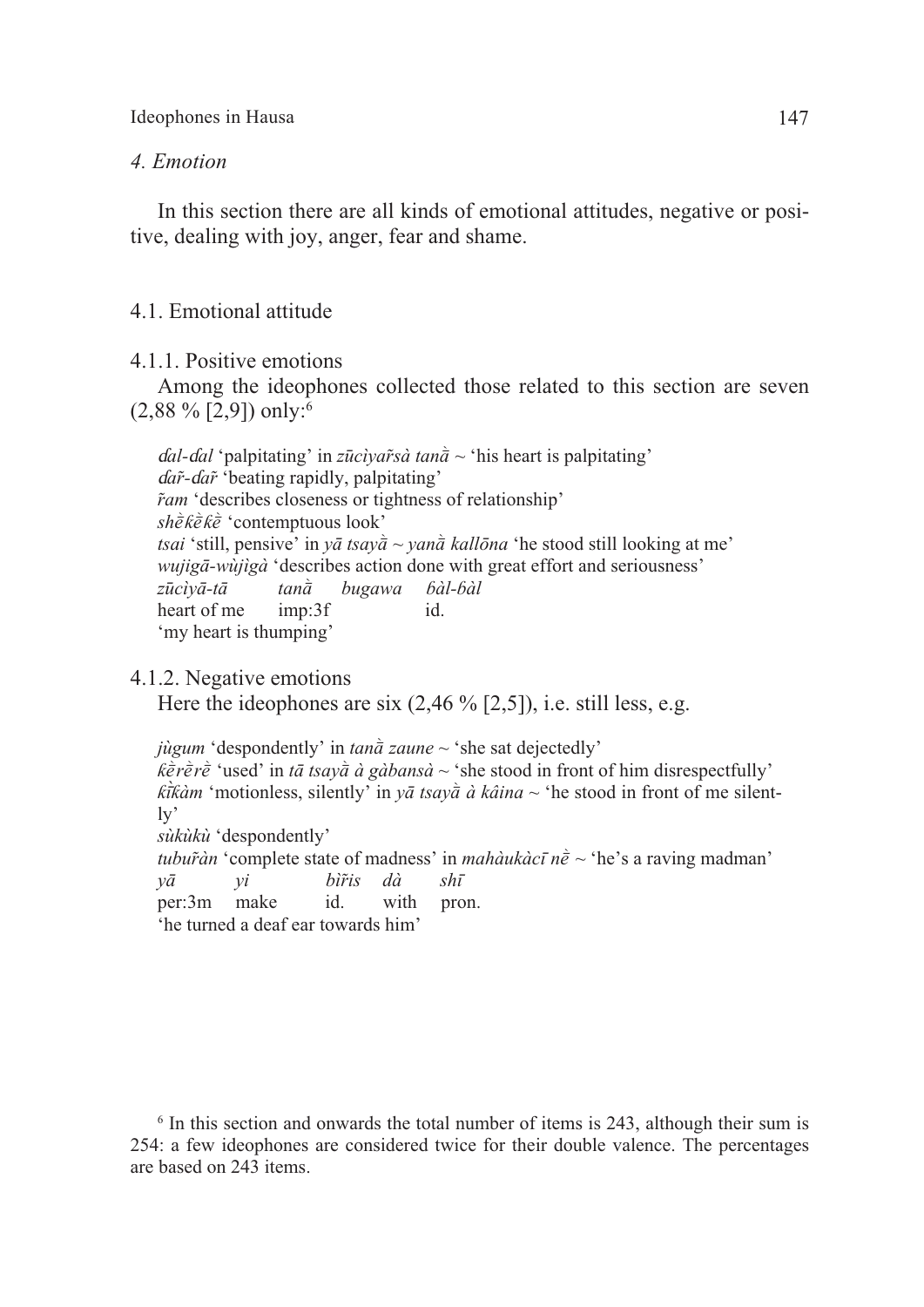# 4.2. Joy

Here only two ideophones  $(0.82\%$  [0,8]) are found, e.g.

*ayyur̃ur̃ûi* 'shrilling done by women to express joy' *kwal* 'very happy' *rƙi-nā kwal* spirit of me id. 'I am very happy'

# 4.3. Anger (and related emotions)

Here seven ideophones (2,88 % [2,91]) are found, e.g.

*k* $\bar{\epsilon}$ *m* $\bar{\epsilon}$ <sup>*n*</sup> is equivalently refused is *we ki* or *hana<sup>* $\bar{\alpha}$  in *ya ki* ~ 'he flatly refused'; *ùbantà ya*</sup> *han* $\bar{a}$  *aurensu*  $\sim$  'her father absolutely refused to consent to their marriage' *ƙuƙut* 'shortness, compactness; closeness (of relationship)' in *Kànde yar̃'uwātā*  $c\tilde{e}$  ~ 'Kande is my close relation' *lau* 'much' in *lāfiya* ~ 'very well' (used as greeting in answer to *kana lāfiya*? 'how are you?') *tak*<sup>7</sup> 'only (one)' in  $b\bar{a}b\dot{u}k\bar{\sigma} \sim$  'there's not even one' *zurū-zùr* $\hat{u}$  'wide-eyed staring (from surprise, fear, hunger, etc.)'  $t$ ak dà nā ji ruwā nè yakè zuba à kwān $\tilde{\sigma}$ id. rel. per:1 hear water stabiliser imp.rel.:3m drip prep. pan 'the sound that I heard was water dripping into the pan'

# 4.4. Fear

Here the ideophones are scarce; only two  $(0.82\% [0.8])$  are found, e.g.

*tsrū-tsùrū* 'acting in uneasy manner from shame or fear' *t* $\partial f$ *ijin-t* $\partial f$ *jin* 'feeling agitated, distressed (of a group)' in *mun yi* 'we feel at a loss' *àbîn* yā yi musù tājìn-tājìn the thing per:3m make to them id. 'the affair flummoxed them'

<sup>7</sup> With *ɗaya* expressed or understood. It is a different ideophone from *tak* 'sound of dripping'.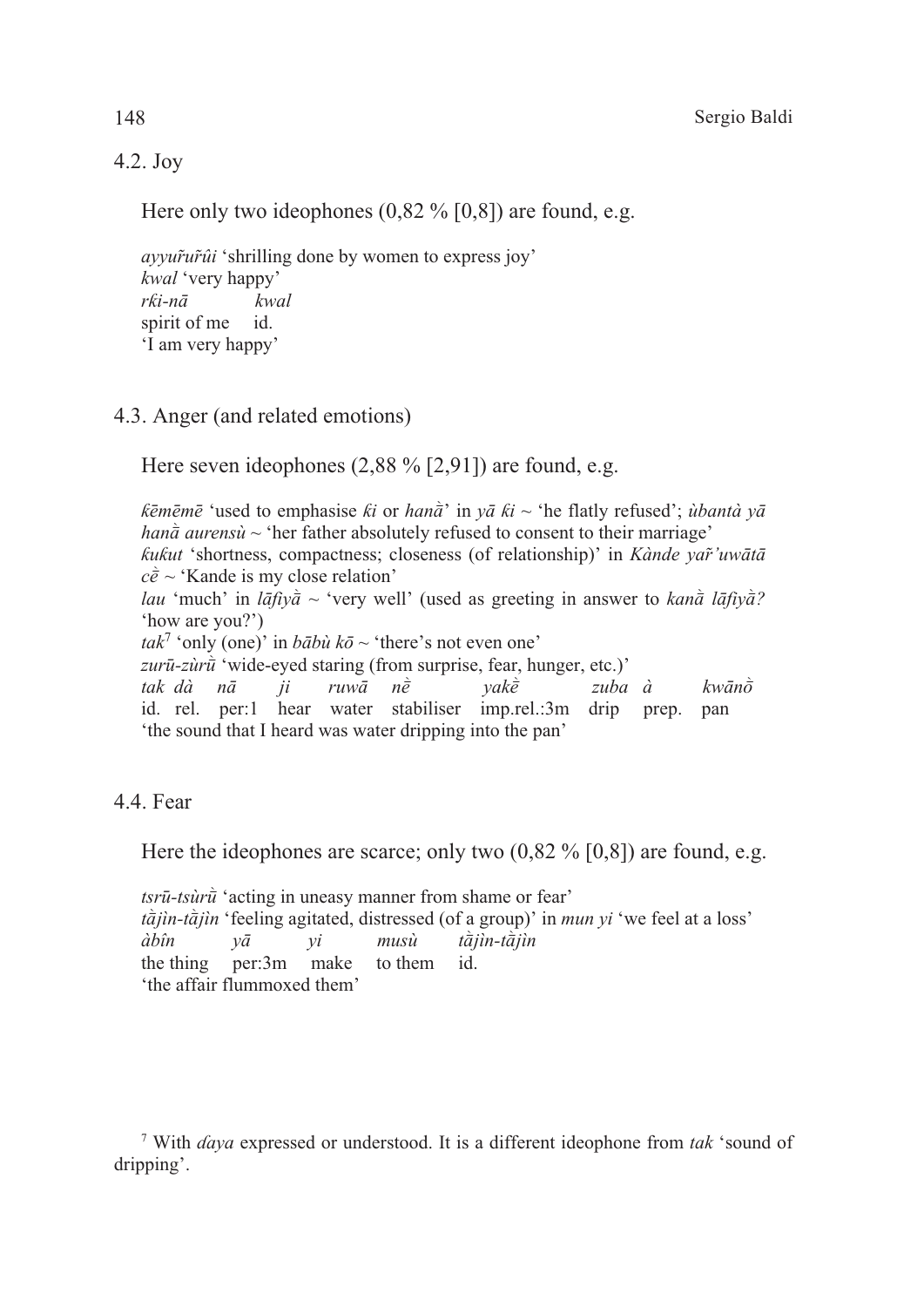#### 4.5. Shame

Here only one ideophone exists (0,41 % [0,4]), *wuƙī-wùƙī.*

*yā fār̃wuƙī-wùƙī*per:3m become id. 'he became feeling ashamed'

### *5. Physical*

5.1. Physical perception

# 5.1.1. Sounds

Here the ideophones are quite numerous 35 (14,40 % [14,4]), e.g.

*ayyur̃ur̃ûi* 'shrilling done by women to express joy'

*bàl* 'flickering or fluttering' in *wutā tā yi* 'fire burned up' *bàzàr̃- bàzàr̃*'flapping or flowing of ragged clothes or of a gown in the wind' *bîf* 'thud' in *yā kāshē shì* 'he (wrestler) threw him (opponent) down with a thud' *bùndùm-bundum* 'floundering or splashing around noisily while swimming' *ɓàlàu*'emphasising gaping hole or opening' *ɓam*'popping sound' *bas* 'snapping sound' in  $y\bar{a}$  *bare*  $\bar{g}y\dot{a}d\bar{a}$  'he shelled the groundnut with a snap'  $c\hat{u}$  'sizzling noise' in *ruwan ƙwai yā zubè cikin tàfàsasshen mâi* ~ 'the egg dripped into the boiling oil with a sizzling noise' <sup>ɗ</sup>*al-*ɗ*al* 'palpitating' in *zūcìyar̃sà tanW* ~ 'his heart is palpitating' ɗ*ar̃-*ɗ*ar̃*'beating rapidly, palpitating' ɗ*îm*'thud' ɗ*is* 'sound of dripping' *facàl* 'sound of sth. falling into shallow water' *fir̃*'emphasises flapping sound of bird's wings' *kwàngàr̃àm* 'emphasises clanging sound made by falling object'  $\tilde{r}$ *àd* $\tilde{a}$ d $\tilde{a}$  'crackling sound of fire' in *wutā tā kama*<sup> $\sim$ </sup> 'the fire is crackling' *r̃àf-r̃àf* 'describes sound of applauding' *r̃aƙas* 'describes a snapping, cracking sound' in *yā karyà yātsunsà* ~ 'he cracked his knuckles'  $\tilde{r}$ *au* 'emphasises clarity of perception' in *ina jîn* ~ 'I hear it very clearly'  $\tilde{r}$ <sup> $\tilde{i}$ </sup>'describes sound of people or animals moving together as a group' *r̃îm* 'describes sound of s.o. or sth. heavy falling' *r̃ìmìs-r̃ìmìs* 'describes sound of eating crunchy food' *r̃ùgùm* 'describes sound of sth. falling with a boom, bang, thud'  $s\hat{u}$  'slithering, sliding sound' *sùmùmù* 'silently and stealthily' *tak* 'sound of dripping' in  $\sim d\dot{a}$  *nā ji ruwā n* $\dot{e}$  *yak* $\dot{e}$  *zuba à kwāno* 'the sound that I heard was water dripping into the pan' *tìk* 'sound of heavy thing falling' in  $d\bar{u}$ ts $\bar{\epsilon}$  *y* $\bar{a}$  *fadi* 'the stone fell down with a thud'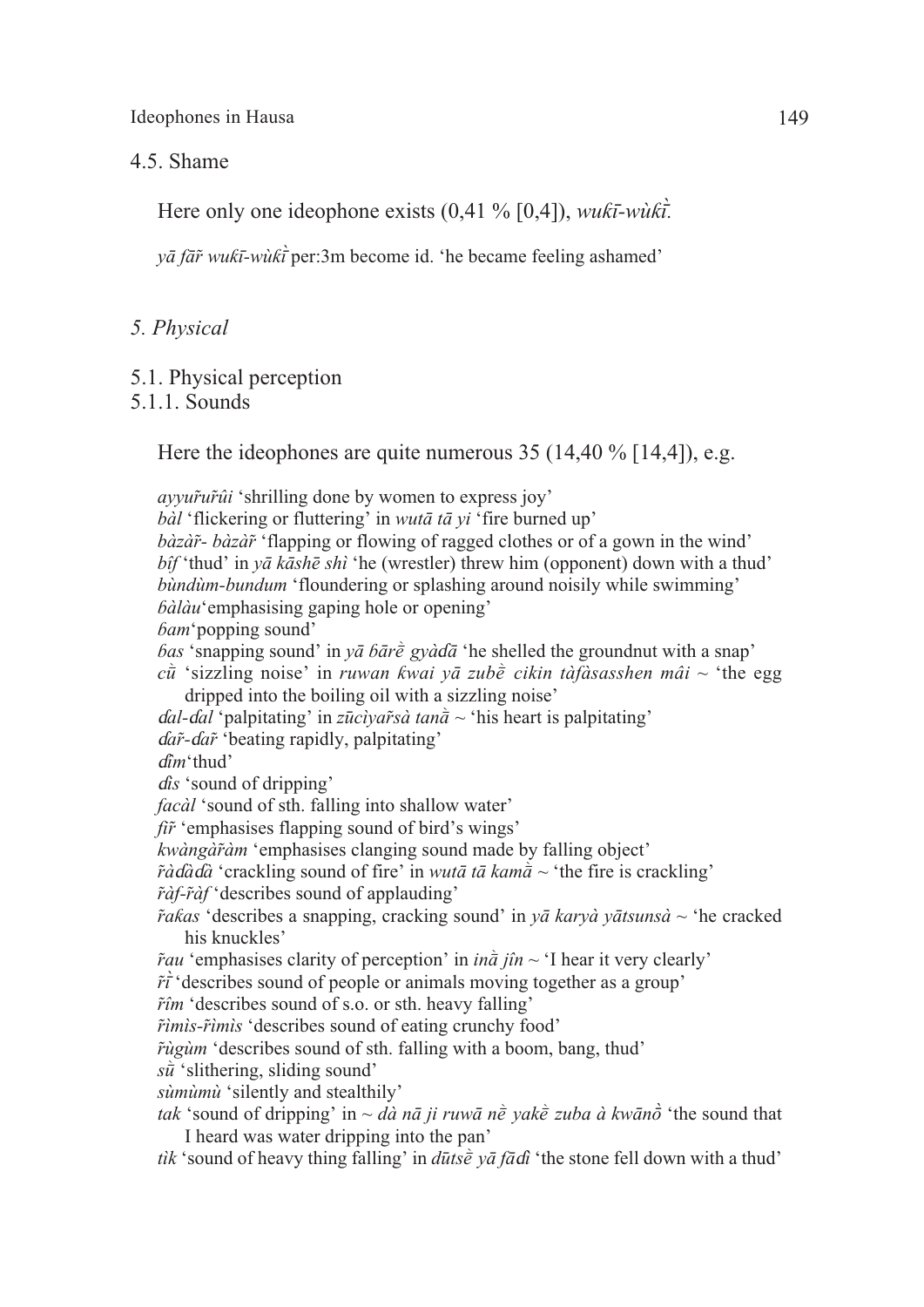*tsilum* 'sound of small object falling into water' *tsindum* 'sound of medium-size object falling into water' zùkùt 'loud sound of swallowing sth. whole' in yā hadiyè àbinci ~ 'he gulped his food down' zùndùm 'sound of heavy object falling into water' hàl-hàl  $wut\bar{a}$  $tan\hat{a}$  $ci$ fire  $imn:3f$ consume id 'the fire is burning brightly'  $a\gamma$ ganā  $bal\bar{o}$ -bàl $\dot{\bar{o}}$  $t\bar{a}$  $fit\bar{o}$  $mas\ddot{a}$ get out to him smallpox per:3f id 'smallpox marks have appeared clearly on his face'  $van\ddot{\bar{a}}$  $tau\bar{a}$ karàs gàràs-gàràs  $imp:3m$ chew  $carrot(s)$ id. the is munching carrots 5.1.2. Smells & Flavours Here the ideophones are  $(2,46\%$  [2,5]) not very frequent (six), e.g. *baje-bàjè* 'smeared all over (usu. with filth)' *cwai* 'describes sth. very sweet' in *yana*  $d\hat{a}$  za $\hat{k}$ <sup> $\hat{i}$ </sup> it is very sweet' salab 'insipid, tasteless' sùm 'bad smelling' zau 'hot (and "tasty")'  $d\hat{a}$  $shi$ g $\hat{\sigma}$ w $\bar{a}$ sai  $n\bar{a}$ *hùs*  $ii$ entering then  $per:1$ smell  $id$ <sub>on</sub> 'on entering I smelt a terrible odor' 5.1.3. Colours Here eleven ideophones are  $(4,52\%$  [4,5]) found, e.g.  $s\hat{\bar{a}}$  $r\dot{\bar{t}}g\bar{a}$  $v\bar{a}$  $fari$ fat per:3m white put on gown id. 'he put on a snow-white gown' fàu 'describes sudden bright flash of light'

lābārai  $sun\ddot{a}$ nan bakī kirin imp:3pl black news there  $id.$ 'there is very bad news' sal 'emphasises whiteness' in  $\hat{r}$  ari ~ 'snow-white' shar 'very green'

sidik 'emphasises blackness' in  $bak\bar{i} \sim$  'jet black' suduk 'emphasises blue'

 $H\hat{a}m\bar{a}d\hat{\bar{a}}$ hakī tilik (or tilim) Sahara black id. 'the deadly Sahara'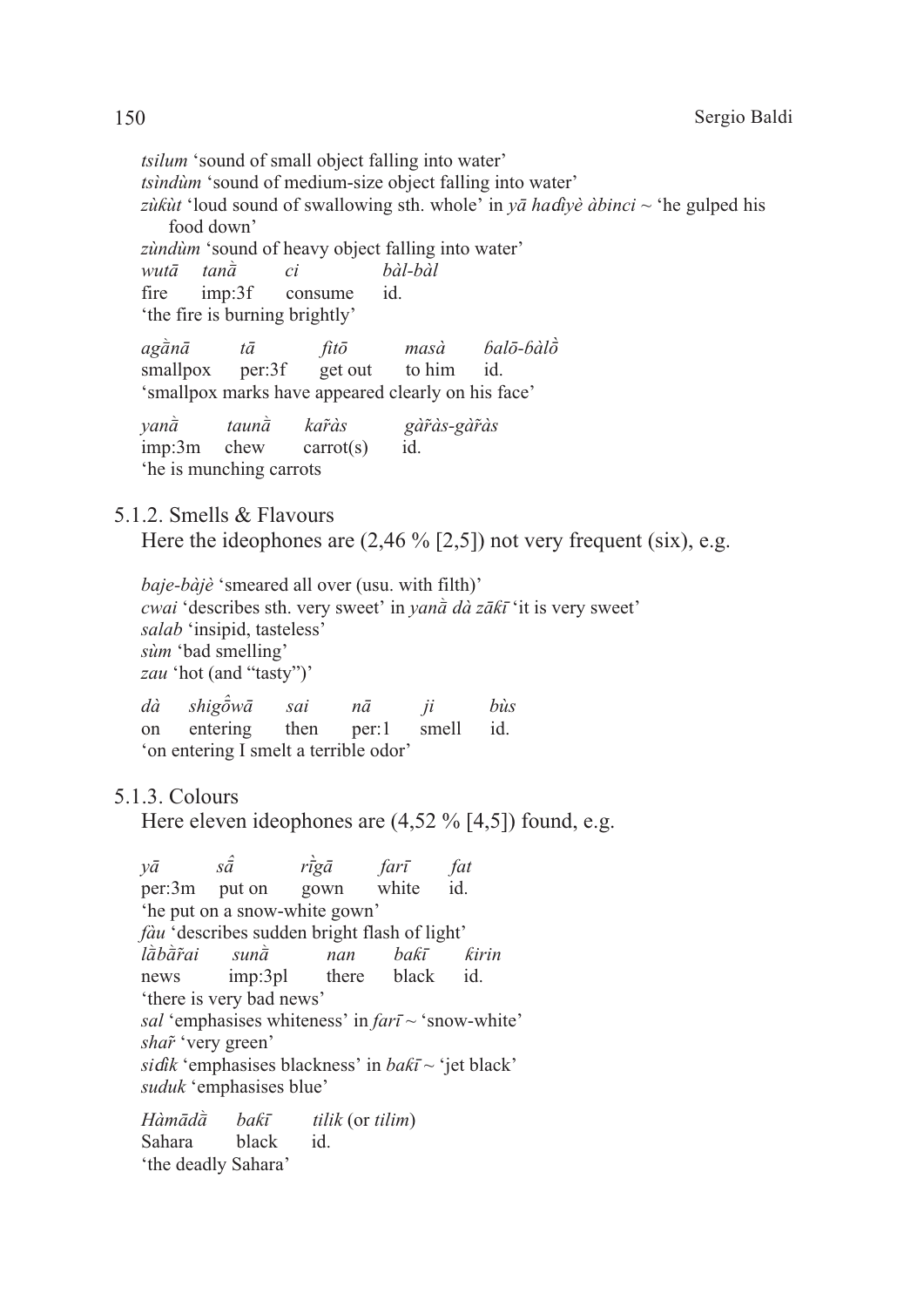```
wul 'emphasises blackness' in baƙī ~ 'jet black'
wur<sup>\alpha</sup>'emphasises redness' in j\vec{a} \sim'bright red'
zi\tilde{r}<sup>'emphasises redness' in j\tilde{a}<sup>2</sup> 'scarlet'</sup>
```
# 5.2. Peoples & Objects

5.2.1. Peoples

This section is the second most frequent concerning the number of occurrences (50, 2,05 % [2]). Examples are:

*buguzum-bùgùzùm* 'walking in an ungainly fashion'  $b\dot{u}\gamma\dot{\bar{a}}$ - $b\dot{u}\gamma\dot{\bar{a}}$  'walking sloppily in a long flowing gown' *buzū-bùzū* 'very hairy' *ɓulɓul* 'excessively fat' *butuk* 'stark naked' in  $v\bar{a}$  *fito*  $\sim$  'he came out naked'  $c\tilde{a}$  'emphasises crowding, thronging' in  $yi \sim d\tilde{a}$  'crowd, throng around' *caka-caka* 'describes pock-marked face' in *fuskàr̃tā tā yi ~ dà zanzanā* 'her face is covered with smallpox marks' *cukū-cùk* $\vec{u}$  1. 'being tangled' 2. 'being ragged' in  $v\vec{a}$   $vi \sim d\vec{a}$  *tsummōkar* $\vec{a}$  'he was dressed in rags' *dàɓàs* 'sitting heavily, firmly' *dam* 'squarely, firmly' in  $y\bar{a}$  zaun $\bar{a}$  ~ 'he sat down squarely' *digir̃gir̃*'very short' *dùgùzùm* 1. 'thick, unkempt (of hair)' 2. 'ragged' *duƙus* 'very short' *dagwas* 'well-formed, symmetrical' in *yārinya*  $c\bar{e}$  '*yar*̃ ~ 'she is a small wellbuilt girl' ɗ*igil* 'very short' *hulū-hùl* $\bar{u}$  'swollen, puffed up (of face)' in *kuncìnsà yā yi* ~ 'his cheeks are puffed up' *innaàr̃îdìdì* 'large and unruly (of crowd)' in *tar̃on ~ gayvàr̃ wõtī* 'crowd of useless hangers-on' *ƙut* 'intimate, close' *màr̃màr̃*'blinking, fluttering (of eyes, heart)' *mītsītsī* 'emphasises smallness' *riris* 'describes intensity of crying, weeping' in *suna*  $k \bar{u} k \bar{a} \sim$  'they are weeping bitterly' *sàmàmà* 'shuffling, rustling movement' *sàràrà* 'walking aimlessly' *sayau* 'emphasises lightness of weight' *sulay* 'smooth, slippery' *sùlùlù* 'moving noiselessly, stealthily' *sùntum* 'be puffed up, fat'  $t\ddot{a}til$  'describes being full after eating or drinking (too much)' *tiɓis* 'emphasises tiredness'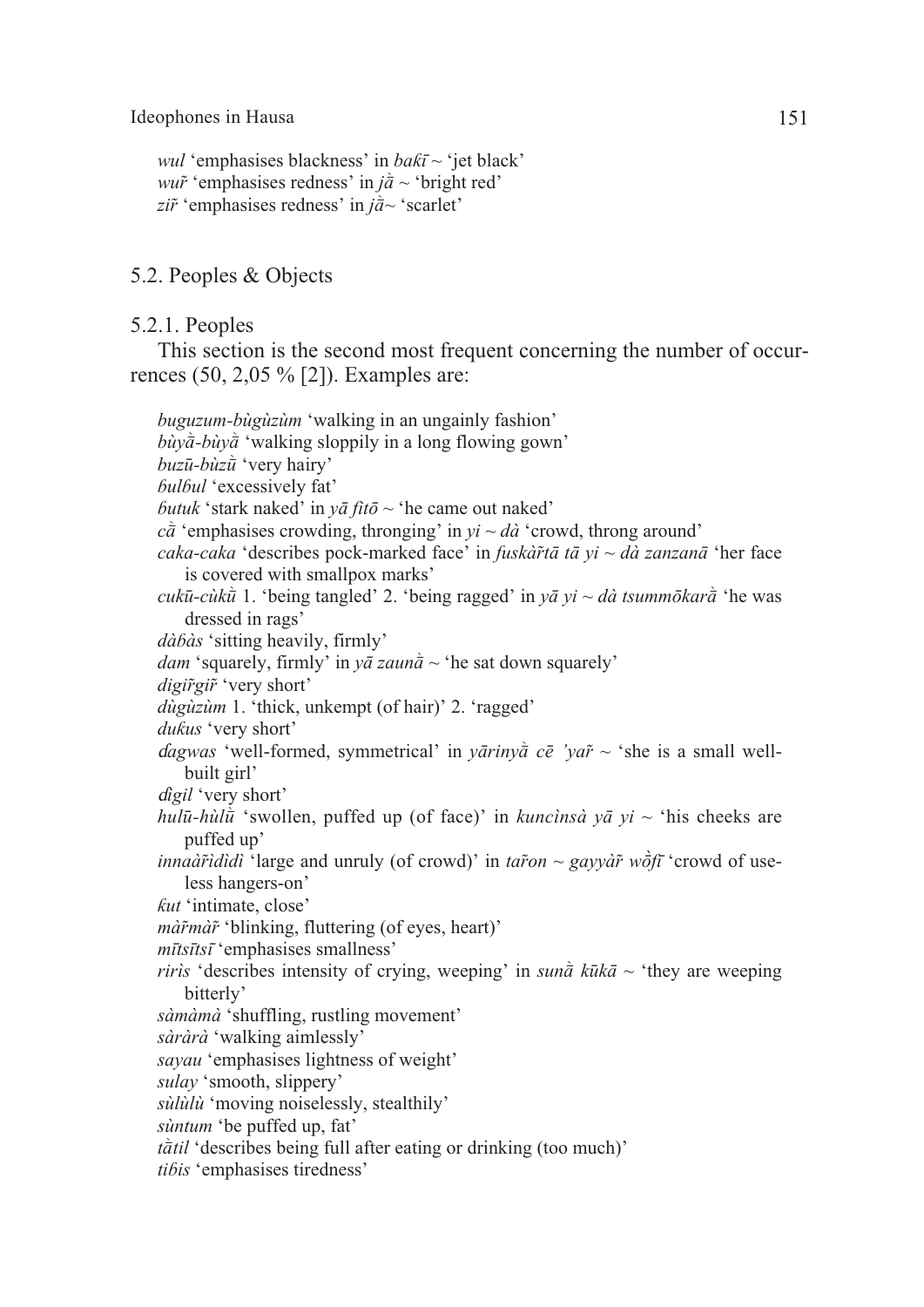tik 'in naked state' tikis 'emphasises great tiredness'  $t$ sīgīgī 'very small and thin'  $ts\tilde{u}\tilde{r}\tilde{v}$  describes protuberant belly of s.o. suffering from malnutrition' *tsir̃it* 'tiny' in *dan vārò nē* ~ 'he's a tiny little boy'  $ts\ddot{\partial}l\dot{\partial}l\dot{\partial}$  'very tall and thin' tsugul 'very short' *tubur̃àn* 'complete state of madness' in *mahàukàcī nề* ~ 'he's a raving madman' tubur-tùbur 'shaking of large buttocks' tukuf-tukuf 'very old (of person)' tùnkas-tùnkas 'very slow movement of walking' wàndàr-wandar 'zigzagging, swaying from side to side'  $v\ddot{a}l\dot{\partial}l\dot{\partial}$  'describes long, fine hair'  $\gamma a\tilde{r}o$ - $\gamma a\tilde{r}\tilde{\sigma}$  'ragged or thoroughly soaked appearance' zagô-zàg $\vec{o}$  'long bushy (of hair), long protruding (of teeth)' zakó-zàk $\vec{o}$  'sticking out, protruding' zìndir 'stark naked'  $z\overrightarrow{\sigma}\overrightarrow{r}\overrightarrow{\sigma}$  'very long or tall' in  $g\overrightarrow{\sigma}\overrightarrow{r}\overline{u}$  va vi tsaw $\overrightarrow{\sigma}$  ~ 'the wall is very high'  $buga\bar{a}w\bar{a}$ bàl-bàl zūcìvātā  $tan\hat{a}$ thumping heart-me  $imp:3f$ id. 'my heart is thumping'  $k$ ùnām $\dot{\bar{a}}$  $t\bar{a}$ hàĩbē  $n\tilde{i}$  $d\hat{a}u$ per:3f sting  $id.$ scorpion me 'the scorpion stung me badly'  $\overrightarrow{shi}$  $van\ddot{\tilde{a}}$ tàfe tìkis-tìkis mun  $gan$  $per:1p1$ see him imp:3m  $g_0$  $id$ 'we saw him dragging along the road' 5.2.2. Objects In this section the most numerous ideophones occur  $(53, 21, 8\%$  [22]),  $e.g.$  $a\tilde{r}$ as 'breakable brittleness' in  $k\bar{a}$  van ~ goods (glass, porcelain)'  $daba-daba'$  in large numbers' in sun yi ~ 'a lot of them (pimples, ants, etc.)' *dakau* 'hard and dry' in *fàdamàr* tā yi ~ saboda rashin ruwā 'the swamp is hard and dry to lack of rain' *dàlàlà* 'indicates sth. very slimy or viscous' dandabas 'squatness, dumpiness' dandan 'firmly' in  $k\bar{o}fa\tilde{r}$  tā dànnu ~ 'door's firmly closed' *dar̃am* 'stable, firm' in *bangon na nàn tsàve*  $\sim$  'the wall is perfectly stable' *faca-faca* 'spattered all over with liquid' fal 'chock-full'

fale-fale'thin and flimsy', cf. Yoruba fele-fele

*fata-fàtà* 'wide, broad' in *kunnuwànsà* ~ 'he has large ears'

*ful* used in  $s\bar{a}b\bar{o} \sim$  'brand new'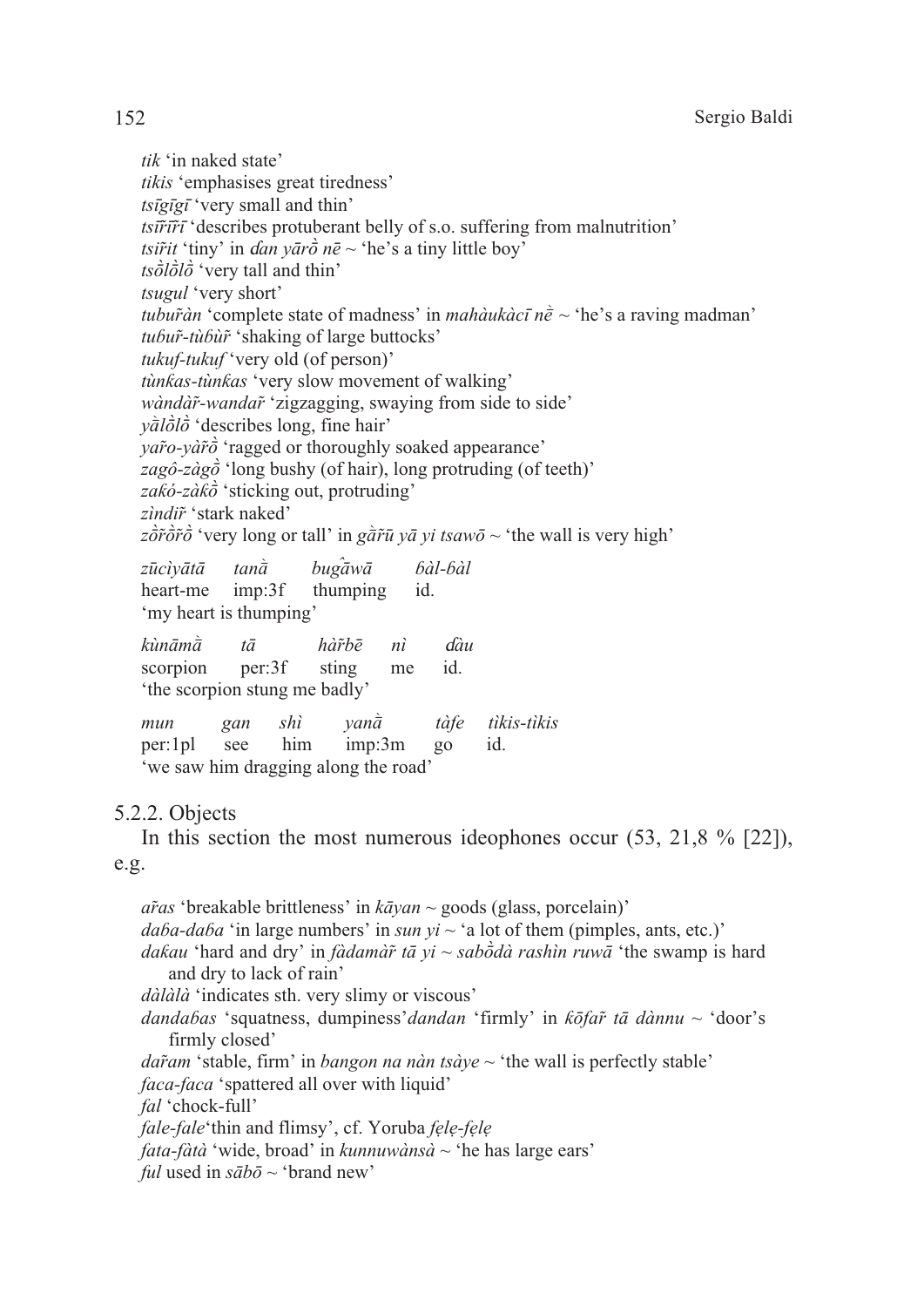- *futuk* 'primitive' used in *shi bàgidājè nē*  $\sim$  'he is a complete country bumpkin' *gam* 'firmly, tightly'
- *gudun-gùdùn* 'very big' in *nā sàvi dōyà* ~ 'I bought great big yams'
- $h\dot{a}$ *yàm-hàyàm* 'gobbling up food' in *yanà cîn àbinci* ~ 'he is gobbling up is food' *hulū-hùl* $\bar{u}$  'swollen, puffed up (of face)' in *kuncìnsà yā yi* ~ 'his cheeks are puffed up'
- *kankan* 'tightly' in  $y\bar{a}$  *rik* $\dot{\bar{e}}$  *shi* ~ 'he held it tightly'
- *ƙankas* 'lacking in oil'
- *ƙil* 'emphasises smallness'
- $k$ *ulū-* $k$ *ùl* $\hat{u}$  'large and round (of)'
- *kwal* 'all alone' in *sai shī daya*  $\sim$  'he is completely alone'
- *ƙwasai-ƙwasai* 'very clean' in *yā wànku* ~ 'it is well washed'
- *lilis* 'thoroughly ground or beaten'
- *luɓus* 'soft (meat, cotton)'
- *nùkùs* 'indices dampness' in  $d\bar{a}k\bar{i} y\bar{a} y\bar{i} \sim$  'the room is damp'
- *ràbày* $\vec{a}$  'describes sth. very spread out, voluminous'
- $\tilde{r}$ *af* 'describes quick movement used in snatching sth.' in *kyânwā tā yi* ~ 'the cat sprang quickly to catch the rat'
- *r̃aga-r̃aga* 'describes demolished state of sth.'
- *r̃amas* 'completely dry'
- *r̃àmbàtsàu* 'disorderly, in a variety of odd colors'
- *r̃atata* 'describes lots of things scattered about' in *yā zubà kāyā à* ɗ*ākī*~ 'he has scattered his things all around the room'
- *r*<sup> $\tilde{r}$ </sup>*ayau* 'emphasises dryness' in *wākensà yā būsh* $\tilde{e}$  ~ 'his beans are completely dry'
- $\tilde{r}$  $\tilde{e}$ *f*<sup> $\tilde{r}$ *as* 'well arranged' in *an jērà kwānuka*<sup> $\tilde{a}$  ~ 'the pans have been well displayed'</sup></sup>
- $\tilde{r}$ *if* 'describes sth. well-closed' in *kwāno*  $\tilde{\sigma}$  *yā rùfu* ~ 'the bowl is closed tight'
- *rìgìj* $\hat{a}$  'describes fullness of sth.' in *bishiy* $\hat{a}$  *tā yi* ~ 'the tree is full-leaved and shady'
- $\tilde{r}$ *ugu-* $\tilde{r}$ *ugu* 'describes sth. shattered' in *gìlâs yā fash* $\tilde{e}$  ~ 'the glass broke into splinters'
- $\tilde{r}ug\bar{u}$ - $\tilde{r}ug\bar{u}$  'describes sth. large and round' in  $g\bar{\sigma}\tilde{r}$ *ò* ~ 'huge kolanuts'
- *r̃ùgùzùm* used in *fā*ɗ*ì* ~ 'fall headlong'
- *sābô ful* 'brand-new'
- *sur̃*'be full to the brim'
- *taf* 'completely full or filled up' in *nā cikà tankī* ~ *dà fētùr̃* 'I filled the tank up with petrol'
- *tam* 'firmly tied'
- *tangaran* 'seeing clearly, being bright and clear' in *yana nân dà idònsà* ~ 'he sees very clearly'
- *tàntàr̃wai* 'seeing clearly, being glossy or bright'
- $t \sinh \theta$  'dripping wet, soaked through and through'
- *tsululu* 'overly diluted with water' in  $n\bar{\omega}$   $y\bar{a}$   $y\bar{i}$  ~ 'the milk is too watery' *tùntùm* 'completely full'
- *zara-zara* 'describes sth. thin, frayed or near breaking point' in *igiya* tā yi ~ 'the rope is about to break'
- *zùndum* 'describes sth. very full of liquid'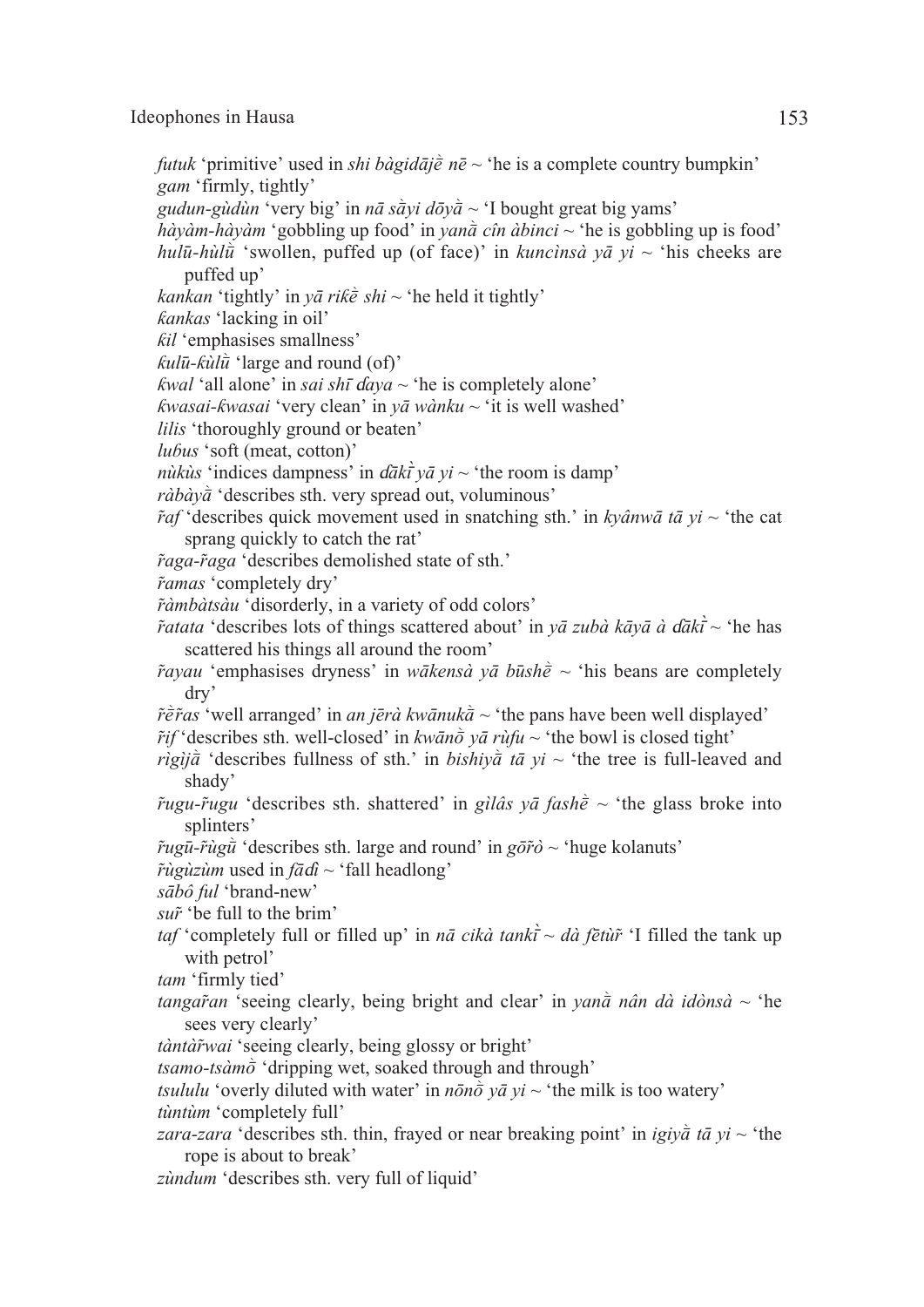| an                                                 |  |                       | sàmi bàrāwò dumū-dùmù dà kāyan sātà |  |              |  |
|----------------------------------------------------|--|-----------------------|-------------------------------------|--|--------------|--|
|                                                    |  | per:4 catch thief id. | <b>12.12 with</b>                   |  | loads stolen |  |
| the thief was caught red-handed with stolen goods' |  |                       |                                     |  |              |  |

zōbèn nân minì kwararo  $\nu\bar{a}$  $\mathcal{V}$ this id. ring per:3m make to me 'this ring is too big for me'

 $kw\bar{a}n\dot{\alpha}n$  $nkn$  $v\bar{a}$ wànku sumul this per:3m wash  $id$ pan 'this pan has been washed spanking clean'

# 5.3. Others

Here the ideophones are quite numerous  $(23, 9.46\%$  [9.5]), e.g.

*càncak* 'completely gone' in *sun tāshì*  $\sim$  'they have gone away for good' dababa 'very clear, obvious, noticeable' *fata-fata* 'helter-skelter, in disorderly haste' in  $y\bar{a}$  ko $\bar{c}$  su ~ 'he chased them away helter-skelter'

*firgigit* 'emphasises sudden, startled movement'

*kalau* 'very' in *ai wannàn shāyì yā yi sanyī* ~ 'this tea is much too cold'

*kũrmus* 'completely' in  $k\hat{o}n\hat{e}$  ~ 'burn to a cinder'

 $m\ddot{a}kil$ 'abundantly, chock-full'

ras 'describes completeness of action' in  $n\bar{a}m\bar{a}v\bar{a}g\dot{a}su \sim$  'the meat is roasted just right'

 $\tilde{r}asha-\tilde{r}asha$  'sprawled out' in  $y\bar{a} zaun\bar{a} \sim$  'he sat all sprawled out'

*rigif* 'describes completed state of action' in  $y\bar{a}$  *dàfu* ~ 'it is fully cooked'

rudū-rudū 'swollen from insect bites, boils, beatings, etc.'

sakayau 'light in weight'

sako-sako 'loosely'

*sharaf* 'drenched, soaking wet'

*tsaf* 'completely and neatly' in  $\sim d\dot{a} \, sh\bar{i}$  'he's neatly dressed'

*tsidik* 'happening suddenly, unexpectedly' in  $v\bar{a}$  fado ~ 'he suddenly came into the room'

*tsūdūdū* 'emphasises narrowness (e.g. of doorway or neck of pot)'

*wara-wara* 'spaced apart' in  $y\bar{a}$  *jēra* su ~ 'he arranged them apart from each other'

wàtsàl-watsal 'wriggling, squirming movement (of fish, snake, boiling water,  $etc.$ )'

*wayam* 'complete emptiness' in *nā tarar dà ajin* 'I found the classroom deserted'

 $d\hat{a}$ ukē  $ruw\bar{a}$  $v\bar{a}$  $cak$ rain per:3m overcome id. 'the rain has completely stopped'

*řàkwàcàm* zubà kāyansà  $\nu\bar{a}$ 

154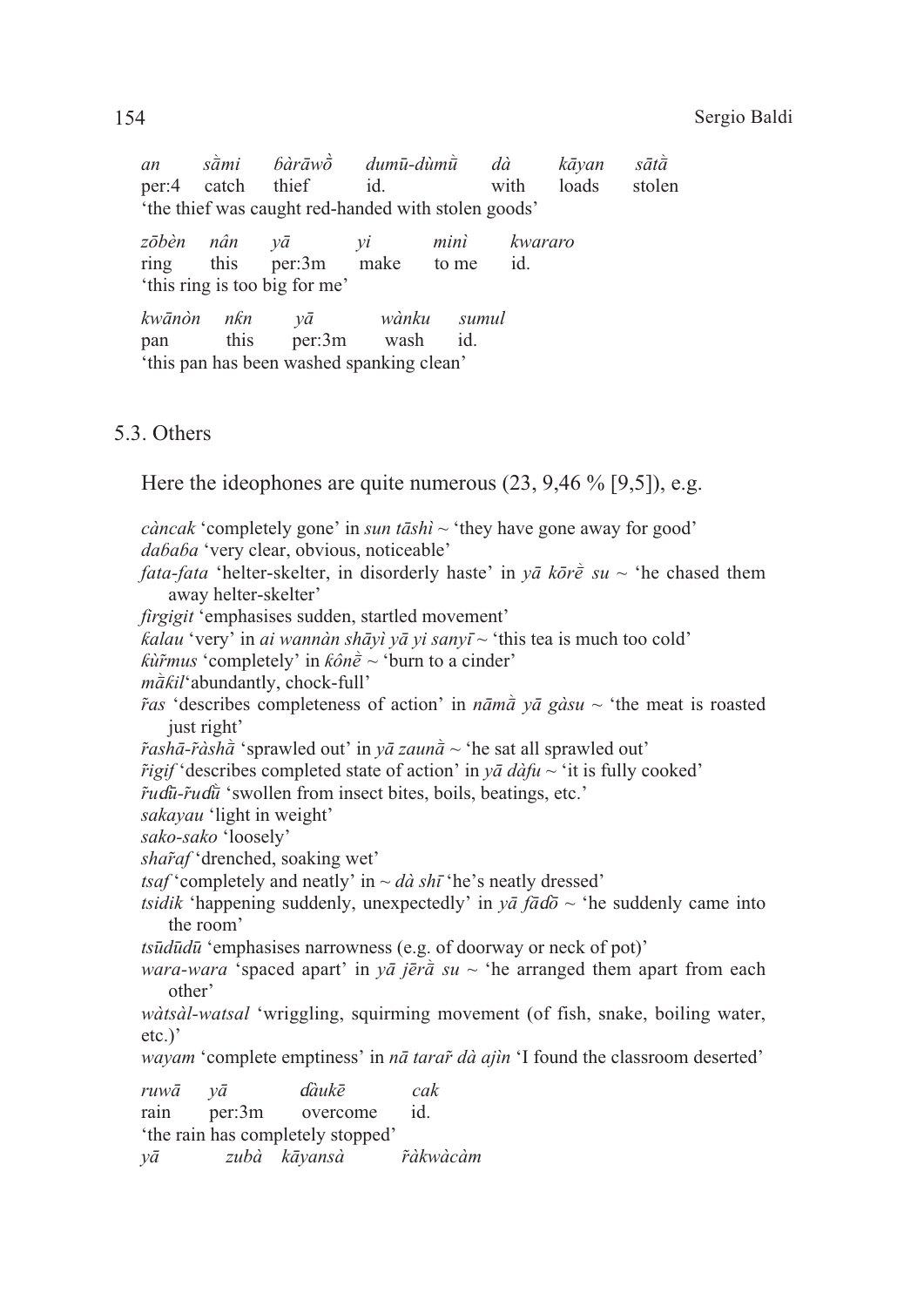per:3m put clothes-his id. 'he threw his clothes all over the room'

*in* $\bar{a}$  *tàfiy* $\bar{a}$  *sai* wani y $\bar{a}$  yi wuf y $\bar{a}$  rik $\bar{e}$  ni imp:1s going when someone per:3m make id. per:3m hold me 'I was going along when someone suddenly grabbed me'

### *6. Abstracta*

6.1. Quality

Here the number of ideophones are 16  $(6,58\%$  [6,6]), e.g.

*cif* 'fully, exactly' *jagab* 'very wet, damp' *kaca-kaca* 'in a messy or disorderly state' *kam* 'securely' *ƙalau* 'very' in *ai wannàn shāyì yā yi sanyī ~* 'this tea is much too cold' *r̃ak* 'exactly' *tsan tsan* 'firmly, securely, cautiously' *tsit* 'in complete silence' *tsùndum* 'emphasises deep involvement in something' *wùl* 'passing by very quickly' *wur̃* $i$ *ànjàn* 'doing sth. relentlessly' in *tan* $\bar{a}$  *kūkā* ~ 'she is crying bitterly'  $z\overline{\hat{a}}k\overline{\hat{a}}k\overline{\hat{a}}$  'appearance of s.th. very long (snake, stick, etc.)' zêz $\vec{a}$  'exceedingly good, fine' in *àbîn wuyànkì yā yi mikì kyâu* ~ 'your necklace looks beautiful on you' *kar̃af* ɗ*aya mukà tarar̃ dà sū* id. one past.rel.:1pl come with them 'we came upon them' *yi wà wani tatas* make to someone id. 'condemn someone' *yā kāwō minì ku*ɗ*īnā tum* per:3m bring to me money of me id. 'he brought me all my money'

### 6.2. Quantity

Here the ideophones are quite frequent (26, 10,69 % [10,7]), e.g.

*bìr̃jik* 'abundantly'

*bulus* 'sth. got cheaply or without effort' in *sun sami*  $\sim$  'they got it very cheap' *ci* $\tilde{r}$  '1. 'very straight, vertical' in *sōjà yā mīk* $\tilde{e}$  ~ 'the soldier stood very still'; 2. 'very full, complete' in *ku*ɗ*īnsà yā cìka ~* 'his money is all here'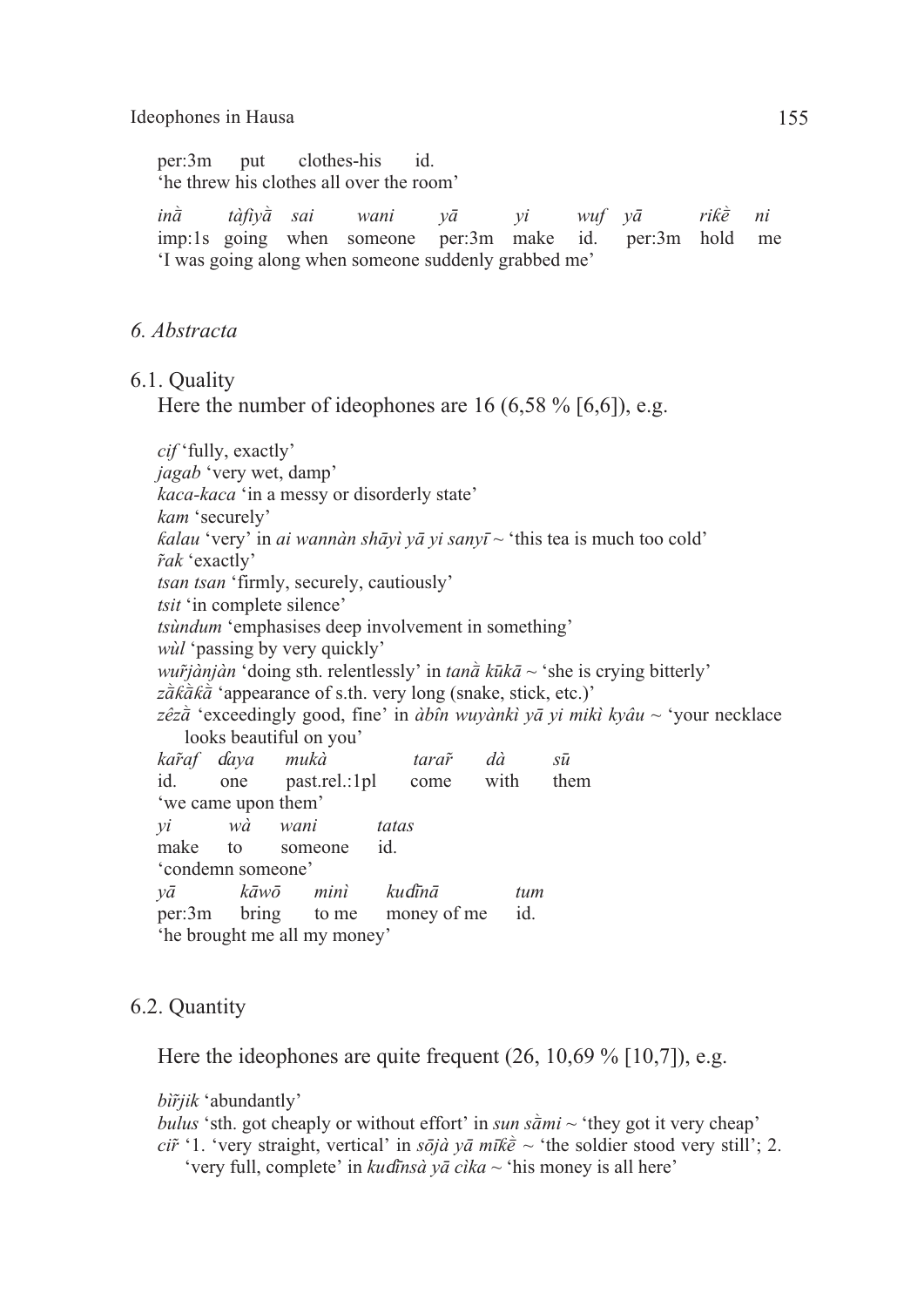*cùnkus* 'in profusion, abundance' *hululu* 'abundantly' *kacal* 'emphasises contempt and smallness of value' in *kwabo* ~  $y\bar{a}$  *ba ni* 'he gave me a mere kobo'  $kaf'$ completely' in  $n\bar{a}$  cînye shì ~ 'I ate it ball up' *kakaf* 'completely, entirely' *kwata-kwata*<sup>8</sup> 'completely' *ƙiris* 'a little bit' *ƙis* 'a little bit' *m* $\tilde{a}$ *kil* 'abundantly, chock-full' *r̃ututu* 'describes abundance of things' *samsam* 'completely, absolutely not (used in negative sentences)' *shaf* used in *mântā ~*, *shà'afà ~* 'forget completely' *sùkùtum* 'whole, complete'  $t a k^9$  'only (one)' in *bābù kō* ~ 'there's not even one' *tal* 'only (one)' *tìnjim* 'in large numbers, in great abundance' in *mutànē sun tàru cikin dāki* 'people have packed the room' *tìr̃mis* 'in abundance' in *yan* $\bar{a}$  *dà kuɗi* ~ 'he has loads of money' *tsàmbam* 'in abundance, full up (usu. of money)' in *nā cikà jàkātā dà ku*ɗ*ī* 'I stuffed my bag full of money' *tukùru* 'great amount' in *sun* $\bar{a}$  *kàr̃* $\bar{a}$ *tū* ~ 'they are doing a lot of reading' *tumur̃*'firm, filled out' in *tuwō yā yi* 'the *tuwo* is firm' *àkwai kāyā jìngim à kasuwā* there merchandise id. in market 'there is plenty of merchandise in the market'

*bà sù bā mu kō ƙyas ba*  $1<sup>st</sup>$  neg. per.:3pl. give us even id.  $2<sup>nd</sup>$  neg. 'they gave us absolutely nothing'

*bàn san shì ba sam* imp.neg.:1s know him  $2<sup>nd</sup>$  neg. id. 'I don't know him at all'

<sup>8</sup> Cf. Yoruba *fẹlẹ-fẹlẹ*.

<sup>9</sup> With *ɗaya* 'one', expressed or understood.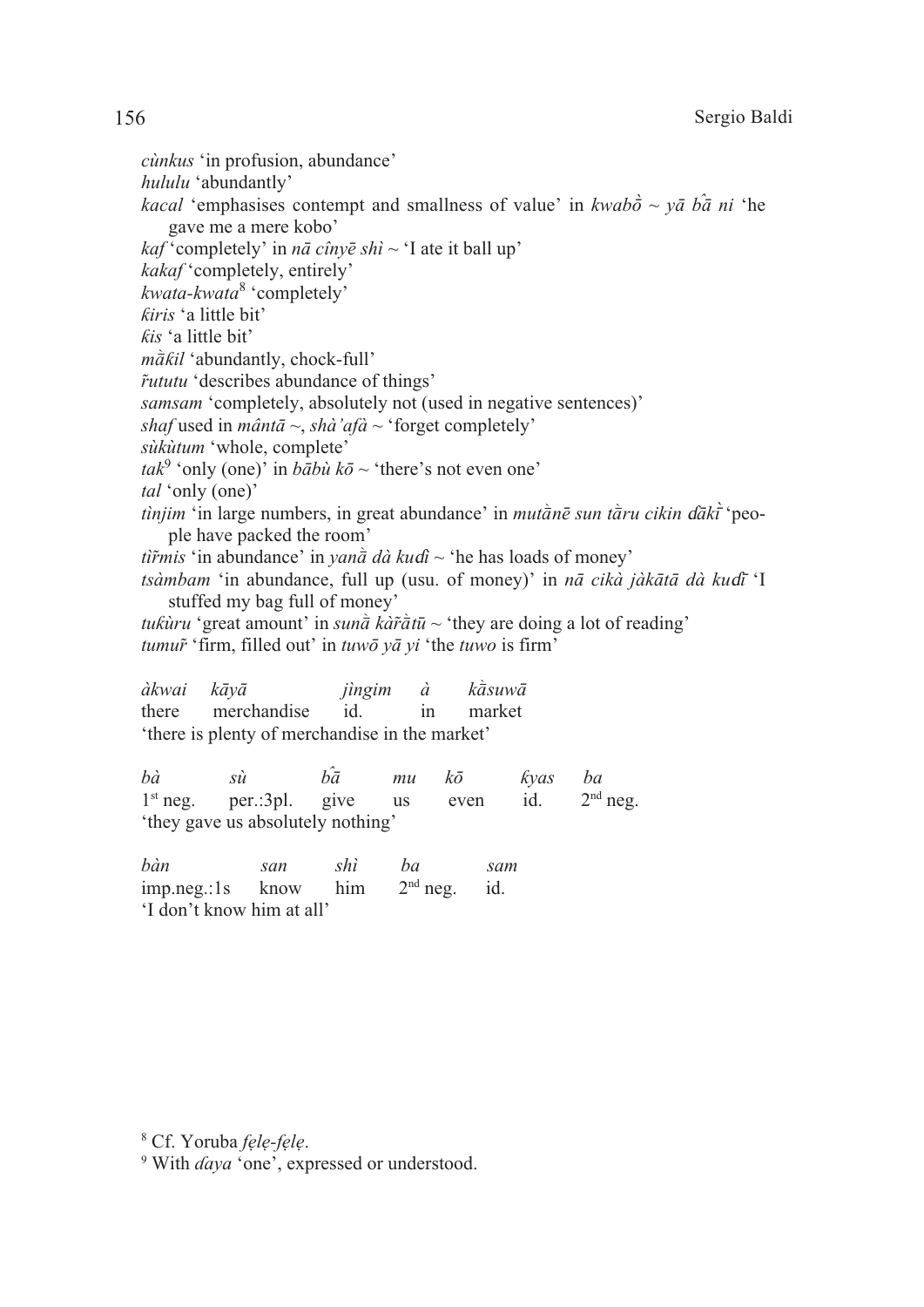6.3. Directions

Here the ideophones are less numerous (5, 2,05 % [2]), e.g.

*car*<sup> $\dot{r}$ </sup> be vertical, very straight' in *hany* $\dot{a}$  *tā tsay* $\dot{a}$  ~ 'the road is very strait' *cik* 'stopped stock-still' in *sun tsay* $\tilde{a} \sim$  'they came to a complete standstill'  $sak$  'straight, erect' in bi yâmm $\bar{a} \sim$  'go straight westward' tsam 'sudden movement upward' in *yā tāshì* ~ 'he got up suddenly'

 $\gamma \bar{a}$ r $\dot{\sigma}$   $\gamma$   $\alpha$ n $\dot{\alpha}$   $\gamma$   $\alpha$   $\gamma$   $\alpha$   $\gamma$   $\alpha$   $\gamma$   $\alpha$   $\gamma$   $\alpha$   $\gamma$   $\alpha$   $\gamma$   $\alpha$   $\gamma$   $\alpha$   $\gamma$   $\alpha$   $\gamma$   $\alpha$   $\gamma$   $\alpha$   $\gamma$   $\alpha$   $\gamma$   $\alpha$   $\gamma$   $\alpha$   $\gamma$   $\alpha$   $\gamma$   $\alpha$   $\gamma$   $\alpha$   $\gamma$   $\alpha$   $\gamma$  boy imp:3m chasing chickens id. 'the boy is chasing the chickens away'

### 6.4. Time

Here only four ideophones are found  $(1,64\%$  [1,6]):

*far̃* $at$  'at once, suddenly' in  $\sim$  *daya* 'instantly, immediately' *kwatsàm* 'suddenly' *maza-maza* 'very quickly, as quickly as possible' *yā fitō but*  per:3m come out id. 'he came out suddenly from his hole'

### *7. Summary*

Ideophones represent in Hausa a class of words which is very rich. In fact the number of them, collected for this article, is just a small specimen among the flourishing lexical material existing in the language. Many of them are less commonly used, others are restricted to particular dialects (Newman 2000: 242). In any case, they play an important role in the language.

### *References*

Abraham, Roy Clive. 1962. *Dictionary of the Hausa language*. London: Hodder and Stoughton.

Cole, Desmond T. 1955. *An Introduction to Tswana Grammar*. Cape Town: Longman.

Doke, Clement M. 1935. *Bantu Linguistic Terminology*. London: Longmans.

Galadanci, Muhammad Kabir Mahmud. 1971. "Ideophones in Hausa." *Harsunan Nijeriya* 1:12-26.